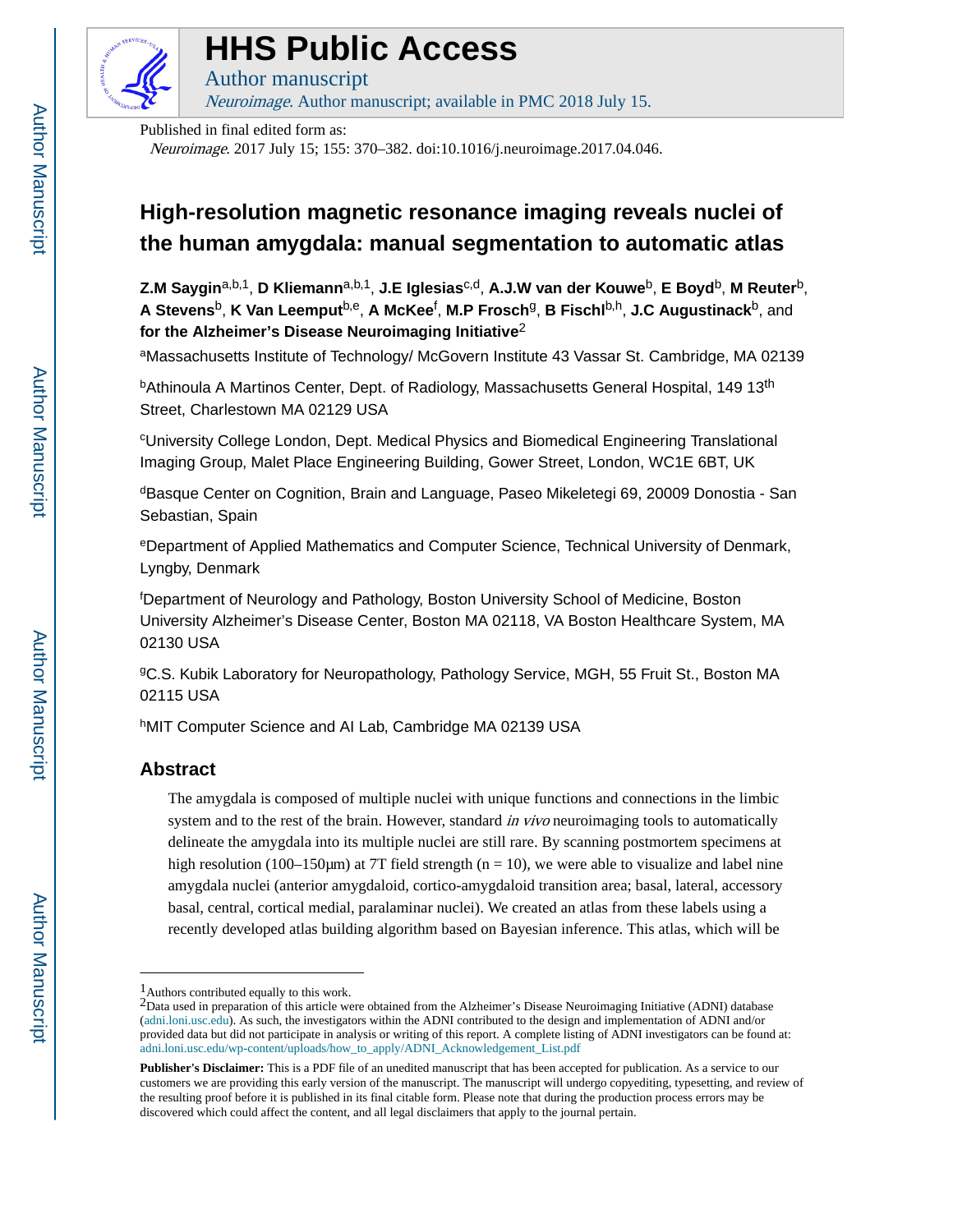released as part of FreeSurfer, can be used to automatically segment nine amygdala nuclei from a standard resolution structural MR image. We applied this atlas to two publicly available datasets (ADNI and ABIDE) with standard resolution T1 data, used individual volumetric data of the amygdala nuclei as the measure and found that our atlas i) discriminates between Alzheimer's disease participants and age-matched control participants with 84% accuracy (AUC=0.915), and ii) discriminates between individuals with autism and age-, sex- and IQ-matched neurotypically developed control participants with 59.5% accuracy (AUC=0.59). For both datasets, the new  $ex$ *vivo* atlas significantly outperformed (all  $p < .05$ ) estimations of the whole amygdala derived from the segmentation in FreeSurfer 5.1 (ADNI: 75%, ABIDE: 54% accuracy), as well as classification based on whole amygdala volume (using the sum of all amygdala nuclei volumes; ADNI: 81%, ABIDE: 55% accuracy). This new atlas and the segmentation tools that utilize it will provide neuroimaging researchers with the ability to explore the function and connectivity of the human amygdala nuclei with unprecedented detail in healthy adults as well as those with neurodevelopmental and neurodegenerative disorders.

#### **Keywords**

amygdala; medial temporal lobe; atlas; ex vivo; autism; Alzheimer's

# **1. INTRODUCTION**

The amygdala is composed of heterogeneous nuclei, defined primarily by their distinct cytoarchitecture, neurotransmitters, and connectivity patterns (Freese and Amaral, 2005, 2006, 2009; Alheid, 2003; Price et al., 1987; Aggleton, 2000; Gloor, 1972, 1978, 1997; McDonald, 1998; LeDoux, 1998, De Olmos, 2004; De Olmos & Heimer, 1999). Studies on rodents and non-human primates have advanced our understanding of the functions of the individual nuclei. For example, the lateral (La) and basal (Ba) nuclei are engaged in updating current stimulus value associations, primarily through connections with orbitofrontal regions (Baxter and Murray, 2002); the central nucleus (Ce) is believed to mediate behavioral responses to potentially harmful stimuli and fear perception through its connectivity with hypothalamus, basal forebrain, and the brainstem (Kalin et al., 2004; Phillips & LeDoux, 1992). In humans, the amygdala as a whole is thought to play a key role in emotional and social cognitive processes (e.g. Adolphs et al., 2005, Kliemann et al. 2012, Hortensius et al., 2016), and accordingly, its dysfunction is implicated in psychopathologies, such as mood disorders (Phillips et al., 2003; Siegle et al., 2002), anxiety disorders (Birbaumer et al., 1998; Rauch et al., 2003), and developmental disorders (Baron-Cohen et al., 2000; Dziobek et al., 2010). Additionally, several post mortem studies have shown that the amygdala is a common site for neurofibrillary tangles and senile plaques in mild cognitive impairment (Merkesbery, 2010) and Alzheimer's disease (Yilmazer-Hanke, 1998) as well as Lewy bodies (Kotzbauer et al., 2011, Fujishiro et al., 2002).

However, the relationship between the structure and function of the distinct nuclei in humans remain largely unknown, both in health and disease. The small size of the amygdala's nuclei has made it difficult to study this structure noninvasively in the living brain using standard neuroimaging resolution. Previous segmentation studies of the amygdala have used either i)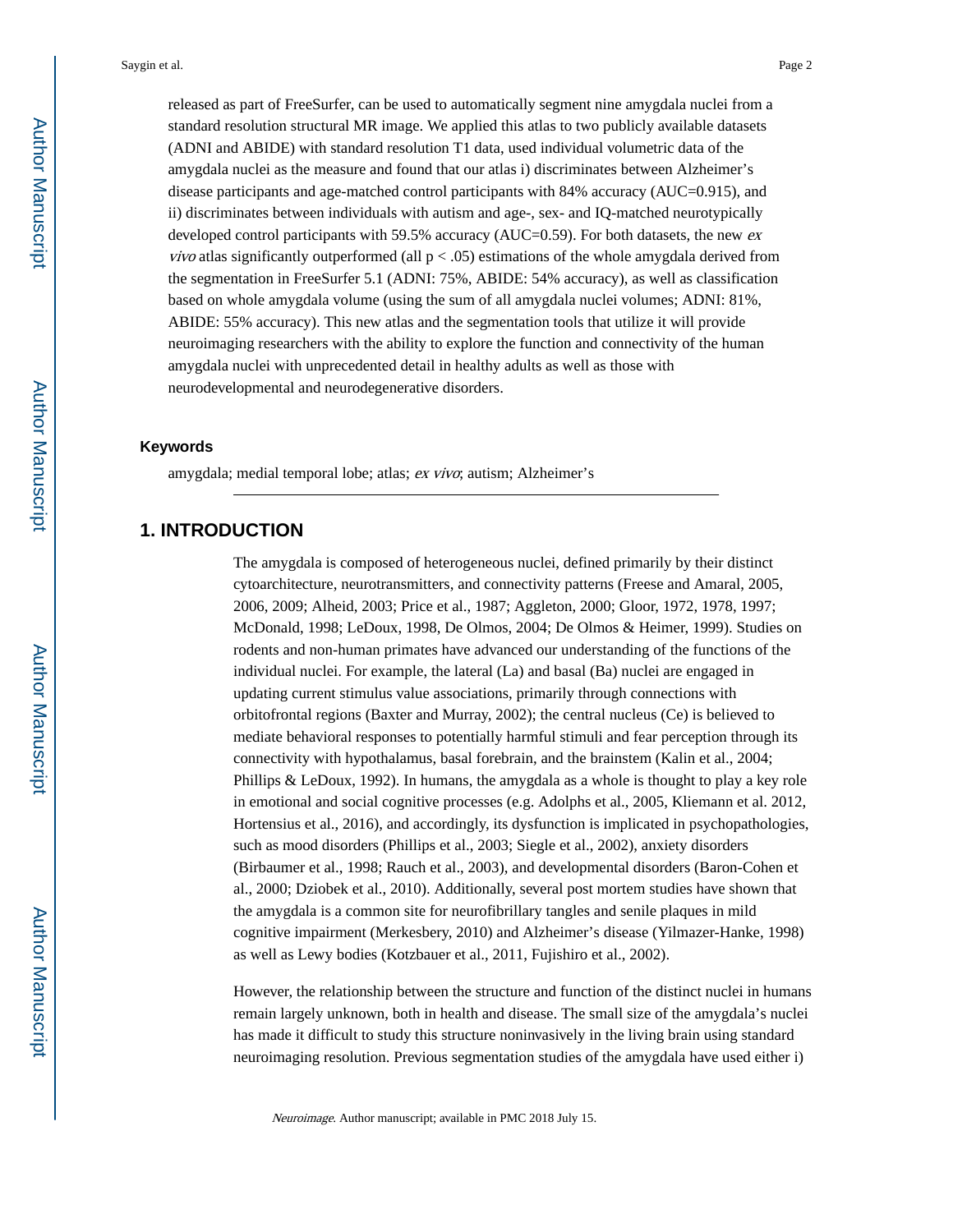visual approximation based on a single-subject histological atlas (Etkin et al., 2004; dorsal vs. ventral amygdala Dolan, 2002, 2007); ii) manual segmentations based on in vivo neuroimaging; iii) normalization and application of a probabilistic atlas (Amunts et al., 2005, Solano-Castiella et al., 2011); or iv) segmentations based on diffusion-weighted imaging. The first two approaches are labor intensive and susceptible to human error. Using the reference space of the MNI single subject, has limited applicability in segmentation for two reasons: first, spatial normalization can lead to inaccuracies due to the fact that the annotations were made on histology, which leads to blurry probability maps; and second, the direct warping of such probability maps to obtain segmentations greatly suffers from registration errors. Additionally, these previous approaches have segmented the amygdala into 2–4 nucleus groups. The use of diffusion- weighted imaging to segment the amygdala has been attractive due to the possibility of automation and within-subject segmentation (rather than normalization to a template). Fiber orientations within the amygdala have been used to divide the structure into two subregions, centromedial and basolateral (Solano-Castiella et al., 2010). However, this method, like others before it, performed analyses on images normalized to a template brain, and were restricted to only two subdivisions. Diffusion connectivity patterns have also been used to delineate each individual's amygdala into four nucleic groups, using nucleus-specific connectivity patterns based on previous animal literature (Saygin et al. 2011; Saygin et al. 2015). While this method offered more nucleic groups (parcellated into 4 groups), the nuclei were dependent on each individual's connectivity patterns, which may be compromised in some patient populations. Thus, a segmentation method independent of connectivity and with finer detail (i.e. nuclei instead of subregions) offers a better understanding of the individual nuclei of the amygdala.

Without an easily accessible technique with which to parcellate the amygdala, it is difficult to elucidate the separate roles of the human amygdala nuclei, as well as the impact of individual differences in nucleus structure and function. Moreover, progress towards mechanistic theories of dysfunction and abnormal development will remain hindered until these structures can be explored in vivo.

Here, we use *ex vivo* MRI data from autopsy brains to delineate the amygdala nuclei and build a probabilistic atlas of amygdala anatomy, using a novel algorithm, which will be distributed as part of the FreeSurfer software. Our ex vivo imaging protocol yields images with extremely high resolution and signal-to-noise ratio, dramatically higher than is possible in vivo, which allows us to accurately identify more nuclei with a segmentation protocol specifically designed for this study. We were able to define nine amygdala nuclei that are major subdivisions in human and animal histology literature (e.g. deOlmos 2004; Gloor et al., 1997; Brockhaus 1938; Sims & Williams, 1990; Freese & Amaral, 2009; Whalen & Phelps 2009; LeDoux 1998), and whose boundaries are clearly visible in the *ex vivo* images (see also **Methods**). This segmentation focuses on the main amygdala nuclei in the medial temporal lobe and not the extended amygdala. Our previous work - the ex vivo hippocampal atlas (Iglesias et al., 2015) - uses a generative modeling framework to directly segment individual subject in vivo MRI data in target space; the resulting segmentation algorithm can be used to analyze standard *in vivo* MRI scans with varying overall image contrast properties and intensity distributions, while producing sharper and more accurate label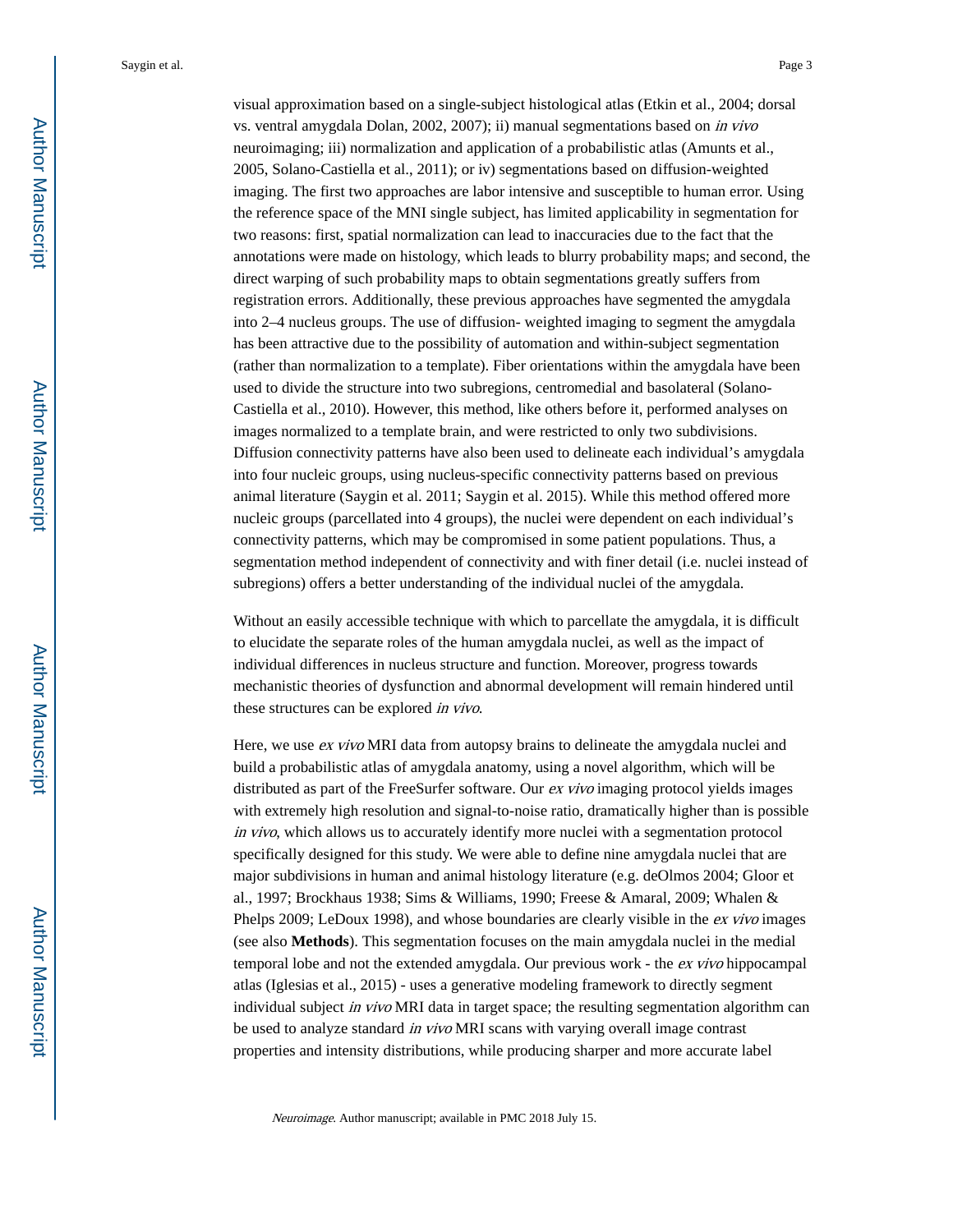posterior probabilities than direct registration to a reference space. Here, we use this approach and extend it to the amygdala. We also apply this atlas to two publicly available datasets with standard resolution T1 data, and evaluate how well the resulting amygdala nucleus segmentation volumes can classify i) individuals with Alzheimer's disease and older adult controls and ii) individuals with autism and age-matched controls.

# **2. MATERIALS and METHODS**

#### **2.1 Autopsy brain samples and ex vivo MRI acquisition**

The dataset of ex vivo scans comprised 10 autopsied brain hemispheres from the Massachusetts General Hospital Autopsy Service (Massachusetts General Hospital, Boston, MA) and from the Framingham Heart Study and Boston University Alzheimer's Disease Center (Veterans Administration Medical Center, Bedford, MA). Samples consisted of 5 right and 5 left hemispheres (or blocks encompassing the amygdala) of 10 cases (9 without any neurological conditions, 1 with mild AD). Table 1 lists the subject-specific demographic information. In short, subjects were on average 67 years old at the time of death, 2 were female, and the post-mortem interval did not exceed 24 hours. Please note that we use the term 'case' to refer to hemispheres. We use this terminology to ensure that each case represents one hemisphere from a separate individual (not, e.g. 10 hemispheres from 5 individuals).

From each *ex vivo* sample, a block of tissue surrounding the amygdala (or the complete MTL) was excised and first fixed with 10% formalin and then transferred to periodate– lysine–paraformaldehyde (PLP). Depending on its size, the block was placed in either a plastic cylindrical centrifuge tube (60 ml, 3 cm diameter) or inside a plastic sealed bag filled with PLP. In the latter case, air was pumped out using a needle and a vacuum pump in order to minimize the number and size of air bubbles in the samples. The tissue block was subsequently scanned in a 7 T Siemens scanner using a 3D FLASH sequence with TR = 60msec, TE = 30 msec,  $\alpha$  = 20° (Fischl et al., 2009; Augustinack et al., 2013). Six of the samples were scanned at 0.1 mm isotropic resolution (three with  $TE = 12.8$  msec and  $TR =$ 40msec; and three with TE1 = 10.75 msec, TE2 = 25.5 msec and TR = 45 msec  $\alpha$  = 35°), three at 0.12 mm and one at 0.15 mm. Radio frequency coils were used in the acquisition, accommodating variations in sample size: either a 4-turn solenoid coil (28.5 mm inner diameter, 44 mm length), a 4-channel phased-array (a linear array of loop coil elements each with 5 cm coil diameter, 1.5 cm overlap between adjacent elements, 16 cm in length) were used. Despite the fact that different coils were used to scan the different samples, the output images were comparable in quality. The whole procedure received IRB approval before its execution by the Partners Human Research Committee; thus, all tissue was collected in accordance with approved protocols.

#### **Manual segmentation of ex vivo MRI data: anatomical definitions**

J.C.A., Z.M.S., and D.K. developed the amygdala segmentation protocol based on several histology and morphometry resources (deOlmos 2004; Gloor et al., 1997; Brockhaus 1938; Sims & Williams, 1990; we also surveyed the monkey amygdala parcellation (Freese  $\&$ Amaral, 2009), Whalen & Phelps 2009, Chapter 1) as an additional guide but focused on the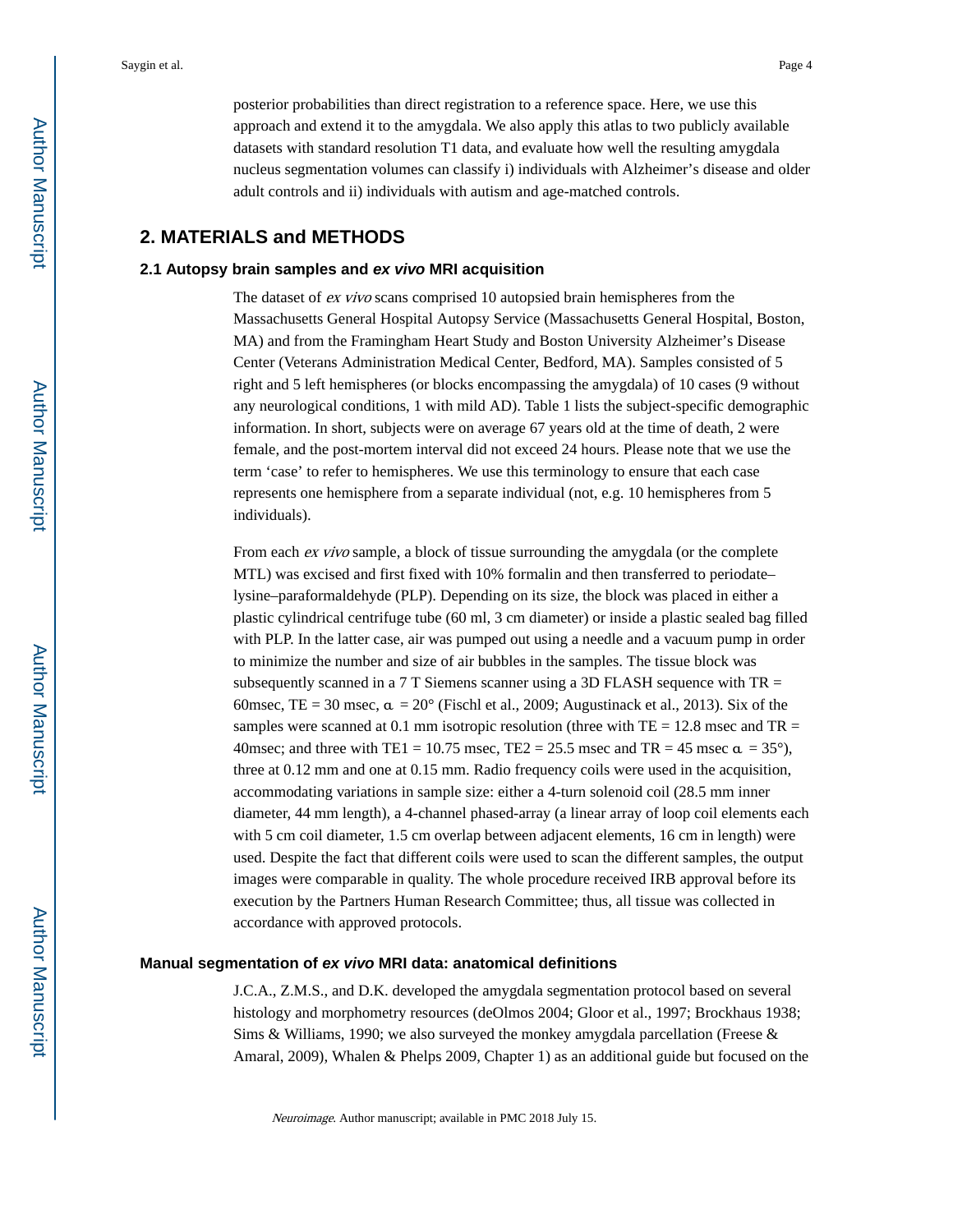human literature as the primary source for our parcellation. The amygdala annotations are described in Table 2: lateral nucleus, basal nucleus, accessory basal nucleus, central nucleus, medial nucleus, cortical nucleus, anterior amygdaloid area, cortico-amygdaloid transition area. In humans, CAT is the equivalent to the periamygdaloid cortex (PAC) in animals, except layer PAC-3 which this protocol considers as part of the cortical nucleus (see below). Although several other nuclei of the amygdala have been described in histologic preparations (e.g. intercalated nuclei or subdivisions of each nuclei), we only labeled nuclei that were visible via ex vivo MRI contrast. Note that the descriptions are not based on histology but mainly on the contrast at the boundary that was visible in the ex vivo MRI data. We describe the manual labeling protocol in detail based on the contrast visible in the ex vivo data.

Three manual raters (Z.M.S., D.K., and E.B.) then applied the developed protocol to the ten ex vivo cases independently. Each case required several weeks (average 4 weeks) to annotate and varied slightly with image quality (due to human brain tissue variability) and in resulting image contrast. Although the overall image contrast varied across the cases, each case had sufficient image quality to be able to determine the boundary between nuclei and label these nuclei based on this contrast at the boundaries. Due to the high resolution of the scans, the resulting number of slices containing amygdala in coronal orientation was 133 (SD: 28.1) while a standard in vivo T1 (1mm resolution) typically contains  $\sim$  18 slices of amygdala. We used Freeview, a visualization tool implemented in FreeSurfer to perform the manual labeling of the amygdala nuclei. Most MR volumes needed a slight rotation, which align the brain tissue to a coronal view and standardized the orthogonal planes for labeling. In the rare case of bubbles or tissue damage on MR images (2 cases, spreading only a very small portion of all slices), we labeled affected voxels according to i) the nuclei surrounding unaffected tissue as well as ii) the appearance of the nuclei anterior to posteriorly.

In general, annotations were made in the coronal view. Axial and sagittal views were used in addition to guide delineation of subregions and these additional views (and the 3D nature of MRI) helped better define the nuclei contrast and borders. Note that the strategy to annotate mainly in coronal view leads to slightly jagged boundaries in the two other views. However, this effect is averaged out during downsampling and construction of the atlas. To maximize the high level of anatomical consistency across raters, J.C.A. served as quality control, while supervising and suggesting refinement of delineations if necessary based on MRI boundary contrast between nuclei. The objective of the neuroanatomist was to verify that the labeling was true to the MRI contrast to ensure quality labeling and not to influence the labeling itself.

#### **Atlas construction**

In this study, we encode the anatomical variability of the amygdala and surrounding tissue into a statistical atlas. Following Van Leemput (2009), the atlas is represented by a tetrahedral mesh that covers the amygdala (and surrounding structures) in a canonical space. Each vertex in the mesh has an associated vector of label probabilities, which contains the relative frequencies with which each neuroanatomical label is observed at each location. These probabilities are estimated at non-vertex locations using barycentric interpolation. The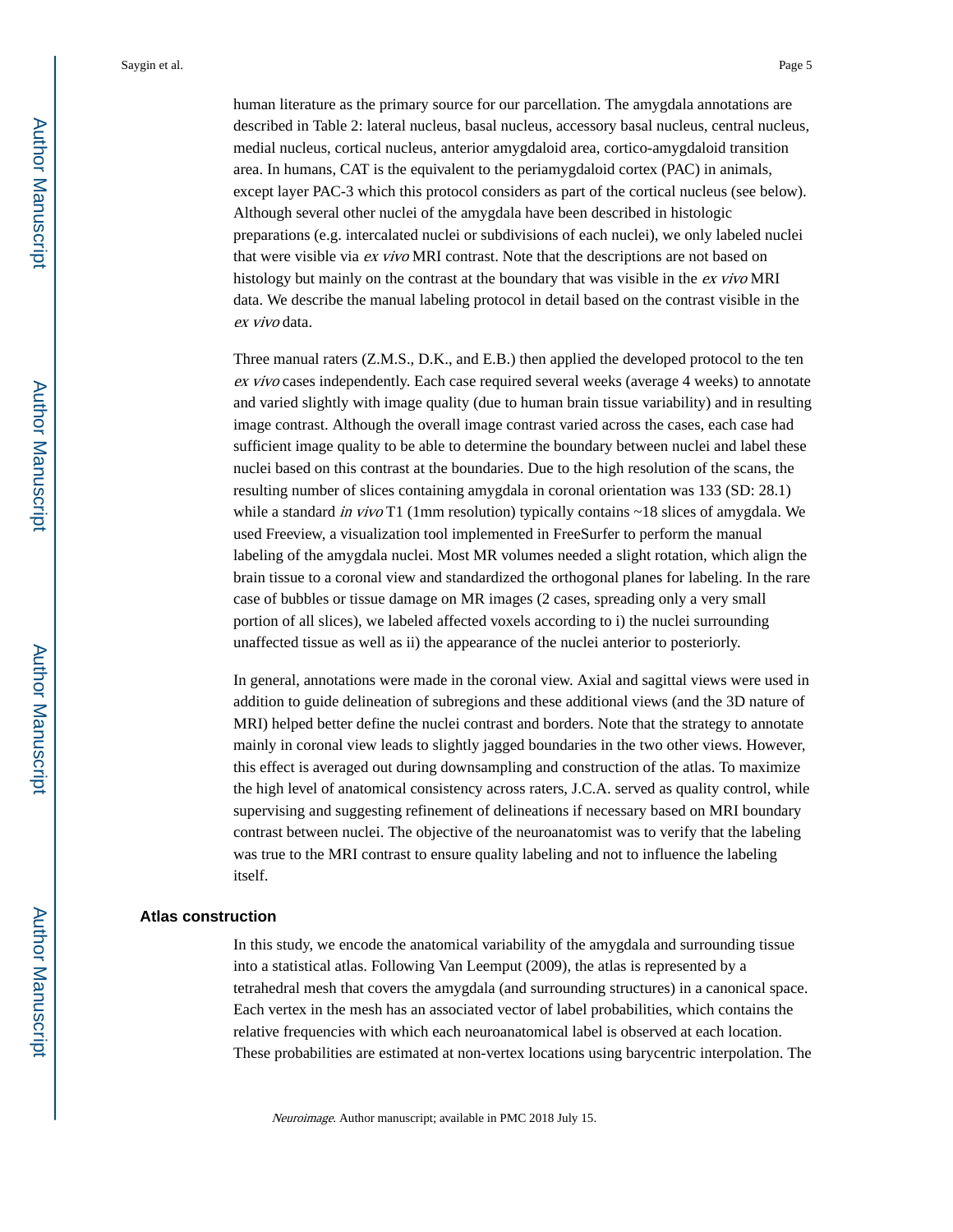mesh is endowed with a deformation model, which allows it to cover the spectrum of anatomical variability in the population of the training data. This model infinitely penalizes the folding or collapsing of tetrahedra, which effectively preserves the topology of the mesh when deformed (Ashburner et al., 2000).

Constructing the atlas requires estimating the label probabilities at each vertex and the topology of the mesh, given a number of training manual segmentations. Here we use a modified version of Van Leemput's algorithm (Iglesias et al., 2015) that enables us to integrate training datasets that are labeled with different protocols, such that we can combine the manual segmentations of the *ex vivo* data (nuclei of the amygdala) and the *in vivo* scans (whole amygdala and surrounding structures). These two datasets are complementary: the former informs the atlas on the internal structure of the amygdala, whereas the latter provides information on the outer contour of the amygdala and its surrounding structures.

The training process is based on Bayesian inference, i.e., answering the question: "what was the statistical atlas that most likely generated the manual segmentations?" The algorithm amounts to a group-wise registration of the manual segmentations using a high-density tetrahedral mesh followed by a mesh simplification process. The simplification uses a Bayesian model selection algorithm that automatically encodes the label uncertainty (blurring) in each region: convoluted areas, which are well represented in the training data are covered by small tetrahedra, while flat areas are covered by larger tetrahedra. Further details of the atlas representation can be found in Van Leemput (2009) and Iglesias (2015). A coronal section of the atlas with and without the tetrahedral mesh is shown in Figure 3.

#### **Segmentation of in vivo MRI data**

The segmentation of the data is posed as a Bayesian inference problem within a generative model of MRI images. The model assumes that: i) the atlas is first warped according to its deformation model; ii) a segmentation is then sampled from the label probabilities; and iii) image intensities are sampled at each voxel from a Gaussian distribution whose mean and variance depend on the label (tissue type) of the voxel. Within this model, the estimation of the segmentation is again posed as a Bayesian inference problem: "Given the atlas and the image intensities, what is the most probable segmentation?"

Finding the most like segmentation requires the minimization of a cost function that consists of two terms: a prior that encodes the cost of deforming the atlas and a likelihood term related to the probability of observing the image intensities given the segmentation. The segmentation algorithm minimizes the cost function by alternately optimizing the deformation of the atlas mesh and the Gaussian parameters (means and variances). The fact that these means and variances are estimated directly from the MRI scan to analyze (rather than encoded in the prior) makes the algorithm robust to changes in MRI contrast. Further details can be found in Van Leemput (2009), Van Leemput (2009b) and Iglesias (2015).

#### **In vivo training MRI data**

In order to be useful in segmentation, our probabilistic atlas needs to describe not only the amygdala nuclei but also the statistical distribution of the surrounding anatomy (e.g., hippocampus, cortex, etc). This distribution is learned from a separate dataset of 39 in vivo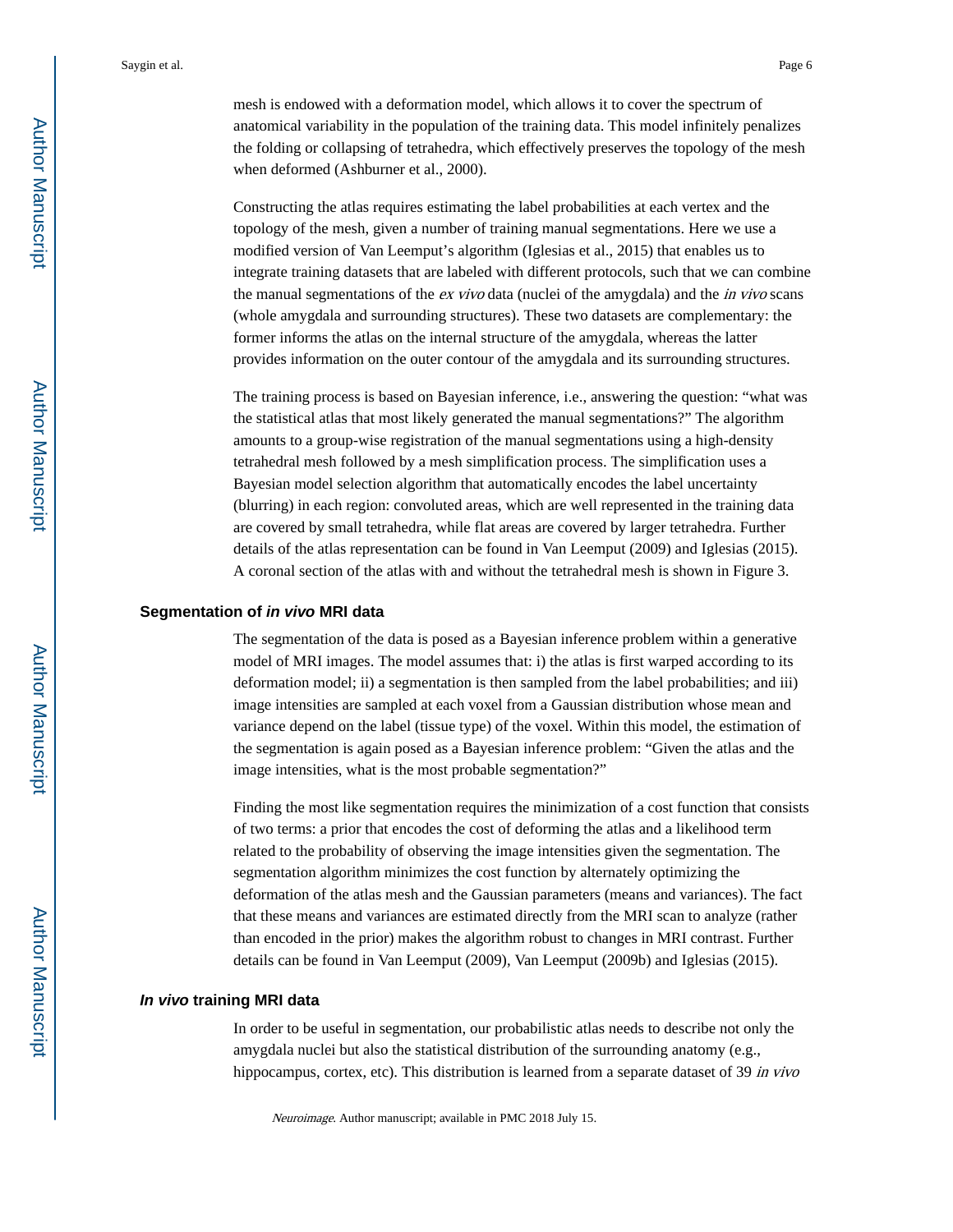brain T1 MRI scans (19 males, 20 females, mean age: 56.3 years, 29 controls, 10 mildly demented) that where manually labeled at the structure level (i.e., whole amygdala, whole hippocampus, etc). We note that this was the dataset that was used to estimate the probabilistic atlas in the main FreeSurfer "recon-all" stream (Fischl et al., 2002, Fischl et al., 2004). Using the technique described in Iglesias et al. (2015), we combined the *in vivo* and ex vivo delineations into a single probabilistic atlas, including both the amygdala nuclei and surrounding structures.

#### **In vivo MR data (quantitative test sets)**

We further tested whether the probabilistic atlas can not only consistently identify amygdala nuclei in individual standard anatomical in vivo scans, but also whether the information about nuclei can be used to reliably distinguish between neuropathologic and neurotypical groups. To this end, we compared two neuropathologic groups with matched control groups in which the expected between-group structural differences ranged from gross to subtle.

The first comparison was based on a dataset of MRI scans from the Alzheimer's Disease Neuroimaging Initiative (ADNI) database ([adni.loni.usc.edu\)](http://adni.loni.usc.edu). AD shows substantial neuropathology in medial temporal lobe structures, including the amygdala.

As a second group comparison we chose a population that has a more diverse neuropathology in the amygdala – no clear consensus has emerged in autism yet. We compared age-, sex-, IQ-matched typically developed healthy control sample and Autism Spectrum Disorders (ASD). Data was taken from the Autism Brain Imaging Data Exchange initiative (ABIDE, [http://fcon\\_1000.projects.nitrc.org/indi/abide/](http://fcon_1000.projects.nitrc.org/indi/abide/), DiMartino et al., 2014). Both datasets were processed with FreeSurfer version 5.1.

**Information about the in vivo samples ADNI—**The selection from the ADNI-dataset comprised 213 AD individuals and 161 healthy control participants matched for age (AD: 76.04 (SD 5.42), CNT: 75.58 (SD 7.37), t(372) = .7, p = .48). The ADNI was launched in 2003 by the National Institute on Aging, the National Institute of Biomedical Imaging and Bioengineering, the Food and Drug Administration, private pharmaceutical companies and non-profit organizations, as a \$60 million, 5-year public-private partnership. The main goal of ADNI is to test whether MRI, positron emission tomography (PET), other biological markers, and clinical and neuropsychological assessment can be combined to analyze the progression of MCI and early AD. Markers of early AD progression can aid researchers and clinicians to develop new treatments and monitor their effectiveness, as well as decrease the time and cost of clinical trials. The Principal Investigator of this initiative is Michael W. Weiner, MD, VA Medical Center and University of California — San Francisco. ADNI is a joint effort by co-investigators from industry and academia. Subjects have been recruited from over 50 sites across the U.S. and Canada. The initial goal of ADNI was to recruit 800 subjects but ADNI has been followed by ADNI-GO and ADNI-2. These three protocols have recruited over 1500 adults (ages 55–90) to participate in the study, consisting of cognitively normal older individuals, people with early or late MCI, and people with early AD. The follow up duration of each group is specified in the corresponding protocols for ADNI-1, ADNI-2 and ADNI-GO. Subjects originally recruited for ADNI-1 and ADNI-GO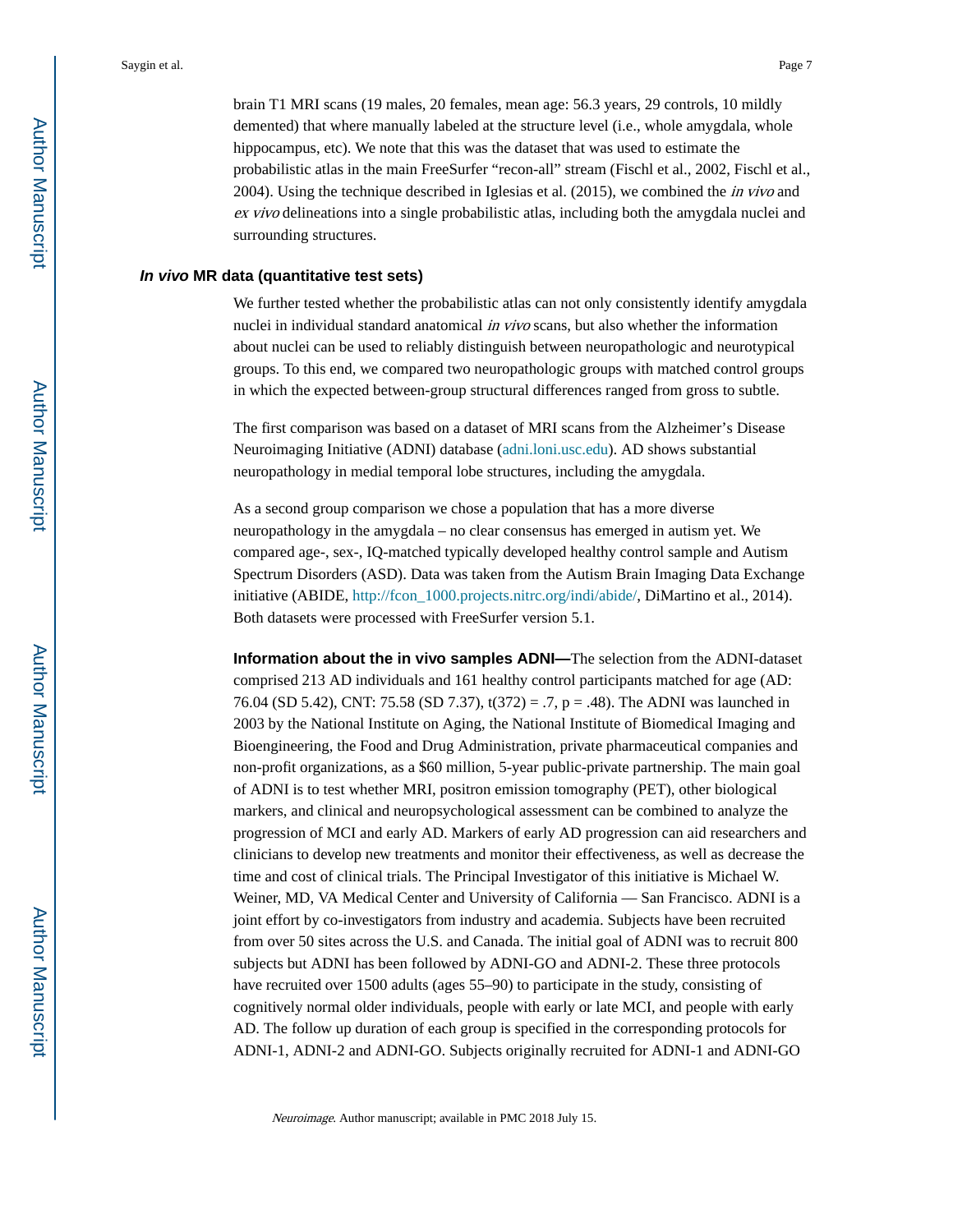had the option to be followed in ADNI-2. For up-to-date information, see [http://www.adni](http://www.adni-info.org)[info.org.](http://www.adni-info.org) MR images are T1-weighted and have 1mm isotropic resolution. Exact acquisition parameters depend on the site that acquired the data. Further details can be found in adniinfo.org.

**ABIDE—**The selection from the ABIDE-dataset included 131 individuals on the Autism Spectrum and 131 neurotypically-developed control subjects and was a priori to analysis. The selection of data from the complete dataset was motivated as follows: First, a qualitative assessment of FreeSurfer derived amygdala segmentations was performed by visually inspecting 3D representations thereof. The resulting number of cases was further reduced by choosing only adults (age  $> 18$ ) with an IQ over 90. Third, we consecutively reduced the number of control subjects until the number of subjects in each group was equal by excluding control subjects with the highest IQ within their group. This procedure resulted in groups matched for age (ASD: 26.4 (SD 8.88), NT: 25.95 (SD: 6.99),  $t(26) = .43$ ,  $p = .67$ ), FIQ (ASD: 111.87, NT: 11179, t(260) = .07,  $p = .95$ ) and sex (ASD: 16 females, NT: 18 females).

**Discrimination analyses—**In this work, we use the ability to discriminate groups using volumes of nuclei as a proxy for segmentation quality. In order to ensure that the accuracy of the discrimination is mostly determined by the quality of the input features (i.e., volumes of nuclei) rather than fluctuations in the classifier, we use a simple linear discriminant analysis (LDA, Fisher 1936). More specifically, we use a leave one out scheme in which, for each subject, we first compute the direction that best separates the two classes using all other subjects, and then evaluate the projection of the subject at hand on that direction to compute a scalar score. Once we have the scores for all the subjects, we carry out two analyses. First, we compute the p-value of a non-parametric statistical test (Wilcoxon rank sum) comparing the scores of the two groups. And second, we build a receiver operating characteristic (ROC) curve, and compute the discrimination accuracy at the optimal point of operation ("elbow"), as well as the area under the curve (AUC). In order to statistically compare the performance of two atlases, we use a paired DeLong test (DeLong et al., 1998) that compares the areas under the corresponding ROC curves. This comparison tests whether information derived from the new atlas, either using the sum of all nuclei or using all the nuclei volumes as a multi-dimensional input i.e., simultaneously with LDA will outperform an existing segmentation of the whole amygdala (FreeSurfer segmentation).

**Analyses of hemisphere, sex and age on nucleus volume—**We conducted further analyses to test for the influence of age, hemisphere and sex on nuclei volumes in the in vivo test sets (ABIDE and ADNI). We tested for hemispheric and sex differences with separate repeated measures ANOVAs with the between-subject factor as group (ASD versus CNT) and the within-subject factors as nucleus (La, Ba, AB, Ce, Me, Co, CAT, AAA, PL), hemisphere (left, right), or sex (male, female). ICV was added as a covariate to all ANOVAs. To test for the influence of age on nucleus volume we conducted partial correlations with ICV as a covariate for both test datasets. We used Fisher's r to z transformations to test for differences in between-group correlations. Given the absence of hemispheric differences (see **Results**) nuclei volumes were averaged over both hemispheres. To control for multiple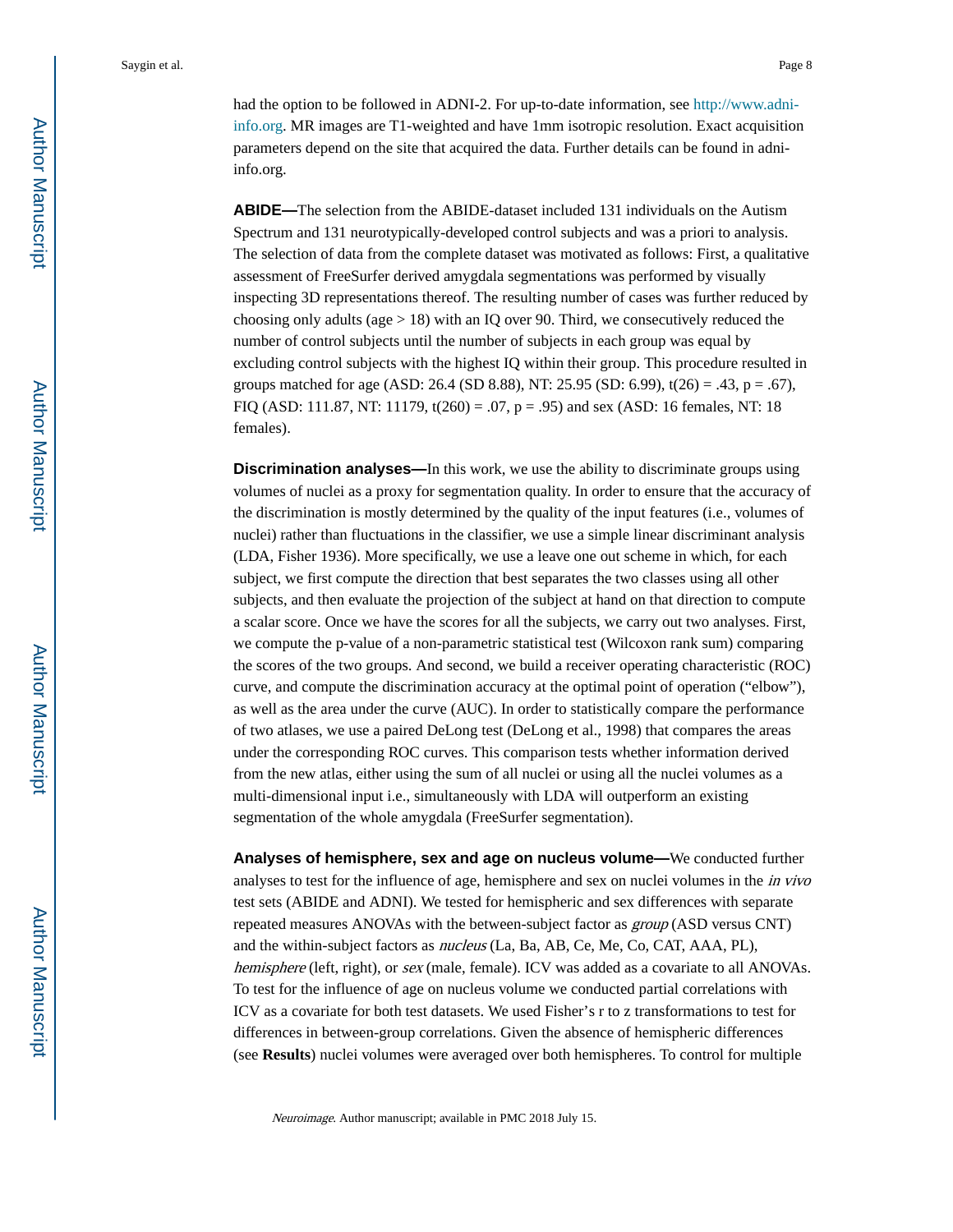comparisons, p values were corrected for the number of nuclei i.e. an adjusted p value of . 0055 (.050/9) in post-hoc tests or correlations.

# **RESULTS**

#### **Inter-rate reliability and volume of nuclei from ex vivo manual labeling**

We labeled 10 postmortem cases based on the boundaries of nine nuclei that were clearly visible on the high resolution *ex vivo* images collected at  $7 \text{ T}$  (Figure 1). Inter-rater reliability was calculated as the Dice coefficient (overlapping voxels between the two independently labeled cases divided by the union of voxels) (Dice, 1945). Two individuals (Z.M.S., D.K., and E.B.) labeled case #1 in its entirety and the reliability was quite high: La 0.85; AB 0.76; Ba 0.73; Me 0.68; Ce 0.60; CAT 0.59; AAA 0.46; Co 0.44; PL 0.41; (Figure 2). All other cases were labeled in their entirety by one individual, and 18 slices (6 contiguous posterior, 6 contiguous middle, and 6 contiguous anterior slices) of each case were labeled by the other two labelers to calculate inter-labeler overlap measurements of all three labelers for each case (Dice coefficient mean  $\pm$  se across all cases: La 0.83  $\pm$ 0.02; AB 0.73 ±0.02; Ba 0.73 ±0.02; Me 0.34 ±0.06; Ce 0.54 ±0.03; CAT 0.61 ±0.03; AAA 0.38  $\pm 0.06$ ; Co 0.45  $\pm 0.05$ ; PL 0.35  $\pm 0.04$ ).

Coronal slices (Figure 1) were mainly used to determine labeling but sagittal and axial views were also used to visualize the borders and were especially useful for the Me, Ce, and Co nuclei due to their elongated shape in these views (Figure 2). The 3-dimensional rendering of one of the ex vivo cases illustrates the oblong versus spherical shapes of nuclei in different orientations, and also illustrates how intertwined some of these nuclei are (AB and Ce; CAT and Me; Figure 4). It also captures the differences in volume between the nuclei, with La, Ba, AB, and CAT occupying most of the amygdala's volume. Table 3 details the mean volume of each nucleus for all fully-labeled cases (ten cases).

#### **Atlas generation and applications to in vivo MRI**

An atlas was generated from the post-mortem manual labels (see **Methods**) and applied to standard in vivo MR images in two public datasets: ADNI and ABIDE. These scans were acquired with MPRAGE sequences at 1 mm isotropic resolution. The MRI data were processed through the standard FreeSurfer pipeline (Fischl et al., 2002, Fischl et al., 2004), including the current automated amygdala segmentation, which is useful to compare the segmentations yielded by the *in vivo* atlas of the whole amygdala with those produced by the ex vivo atlas we are introducing here. The resulting segmentations from the ex vivo atlas were not manually edited.

**ADNI dataset—**We calculated how well the *ex vivo* based segmentations discriminate AD from control cases based on nucleus volume. Accuracy and area under the curve (AUC) were computed in a leave one out manner (all analyses were corrected for age, sex, and ICV). The ex vivo atlas was highly accurate at discriminating between AD and control participants; using the sum of the amygdala nuclei volumes as the discriminating feature yielded 81.46% accuracy (AUC=0.83;  $p = 7.65 \times 10^{-41}$  AD vs. control), and significantly outperformed the whole-amygdala atlas in FreeSurfer v5.1 (Paired DeLong test for AUC of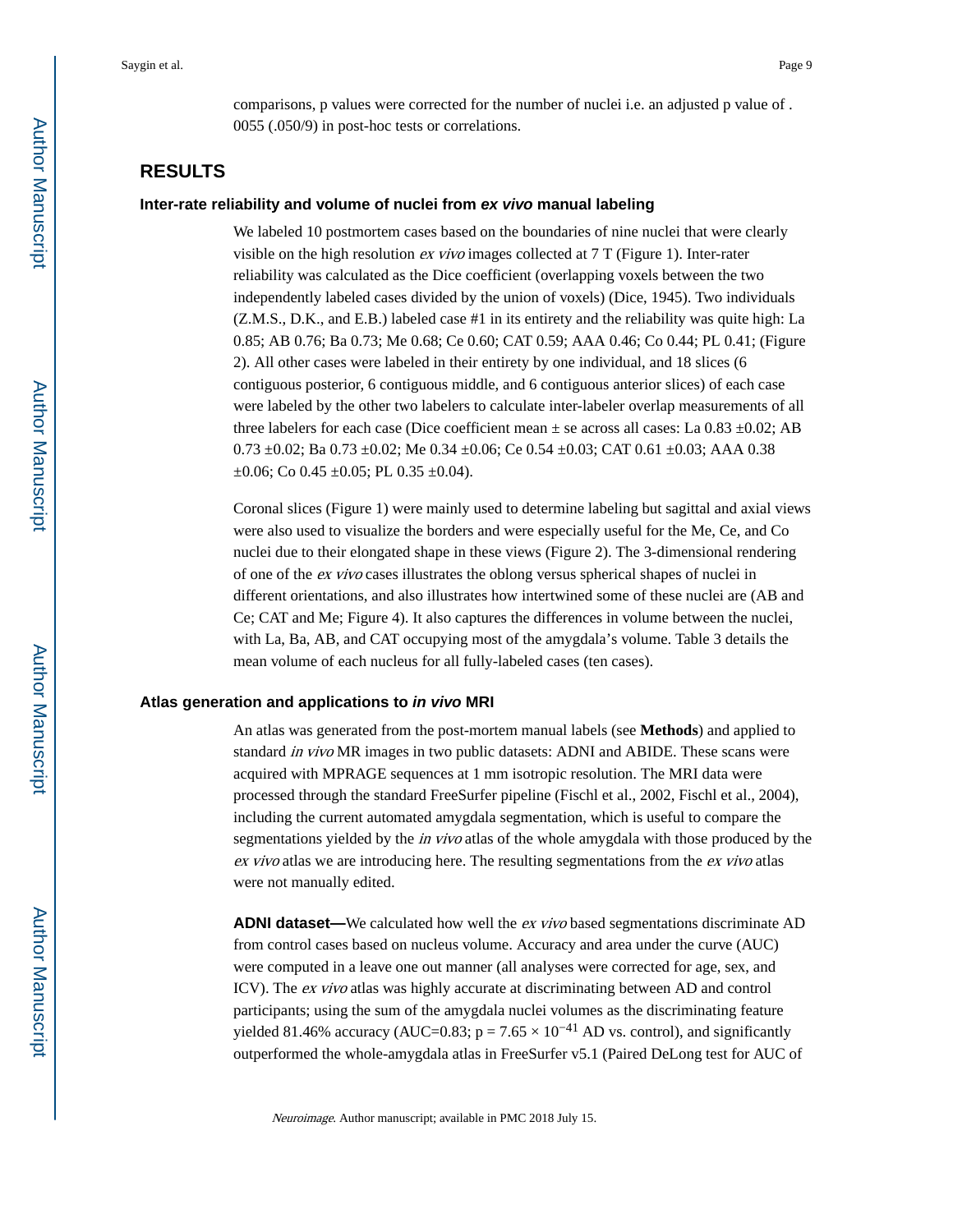new atlas vs. FreeSurfer v5.1:  $p = 1.8 \times 10^{-6}$ ). Using all the amygdala nuclei volumes simultaneously from the current study was also highly accurate in discriminating AD vs. controls, with 84.07% accuracy (AUC = 0.9154;  $p = 2.80 \times 10^{-44}$ ) and offered significant improvement in discrimination as compared to i) using the previous FreeSurfer atlas (DeLong test  $p = 9. \times 10^{-6}$ ) and ii) using the sum of all nucleus volumes from the current atlas (DeLong test p =  $1.6 \times 10^{-2}$ ) (see Table 4).

**ABIDE dataset—**We also applied the *ex vivo* segmentation atlas to another public dataset of autism and control participants (ABIDE; Figure 5) and calculated discriminability based on nucleus volume. Neuroimaging differences and effect sizes are notoriously quite small in the ASD literature. We wanted to know i) how well amygdala nucleus volumes would be able to discriminate between ASD and control participants and ii) whether the discrimination performance would be significantly better than using the whole amygdala (the sum of all nuclei volumes derived by the atlas) and better than the whole amygdala volume from the standard FreeSurfer segmentation. Accuracy and AUC were computed in exactly the same way as the ADNI dataset; and note that we did not control for age as a nuisance regressor, given that groups were well matched on this variable. The previous FreeSurfer atlas failed to discriminate between ASD vs. controls ( $p = 0.16$  with 54.05%) accuracy and AUC = 0.449; Table 5). In contrast, the *ex vivo* atlas was significantly accurate at discriminating between ASD and controls when using all the nuclei simultaneously ( $p =$ . 0122), but not when using the sum of all the nuclei volumes ( $p = 0.078$ ; see Table 5 for accuracy and AUC). Using all nuclei simultaneously yielded 59.46% accuracy and AUC = 0.5902, offering substantial improvement in discrimination as compared to i) using the whole amygdala volume from FreeSurfer's automatic segmentation (DeLong test  $p =$ 1.7e-02) and ii) using the sum of all nucleus volumes from the current atlas (DeLong test  $p =$ 9.1e-03). The difference in AUC between the whole amygdala using FreeSurfer 5.1 or the aggregate volume of the nuclei was not significant (DeLong test  $p = 0.65$ ). Therefore, despite the lack of contrast in the internal boundaries of the amygdala, the volumes of the nuclei carry additional information that is not present in the volume of the whole amygdala.

#### **Additional analyses of hemisphere, sex, and age**

**Hemispheric differences in nuclei volumes:** The repeated measures ANOVAs (with a between-subject factor of *group*: ASD or ALZ vs. CNT, and within-subject factors of hemisphere: left vs. right and *nucleus*: La, Ba, AB, Ce, Me, Co, CAT, AAA, PL) showed no main effect of hemisphere or interactions of hemisphere with nucleus for both in vivo test datasets (main effect of hemisphere: ABIDE:  $p > .3$ , ADNI:  $p > .06$ ; interactions with hemisphere and nucleus: ABIDE:  $p > .5$ , ADNI  $p > .23$ ).

Although not central to our main question of whether nuclei are influenced by hemispheric differences, here we also report the full ANOVA results for the sake of completeness. For the ADNI dataset, there were main effects of nucleus ( $F_{(1,3,380)} = 23.42$ ,  $p = 1.7 \times 10^{-7}$ ,  $\eta = .058$ , Greenhouse-Geisser corrected), group ( $F_{(1,380)} = 282.2$ ,  $p = 9.2 \times 10^{-48}$ ,  $\eta = .43$ ) as well as a significant interaction of nucleus and group ( $F_{(1.3,380)} = 193.2$ , p = 5.2×10<sup>-44</sup>,  $\eta = .34$ , Greenhouse-Geisser corrected), further replicating our initial prediction analyses above. The influence of the covariate was significant  $(F_{(1,3,380)} = 98.6, p = 8.2 \times 10^{-22}, \eta = .21)$ , and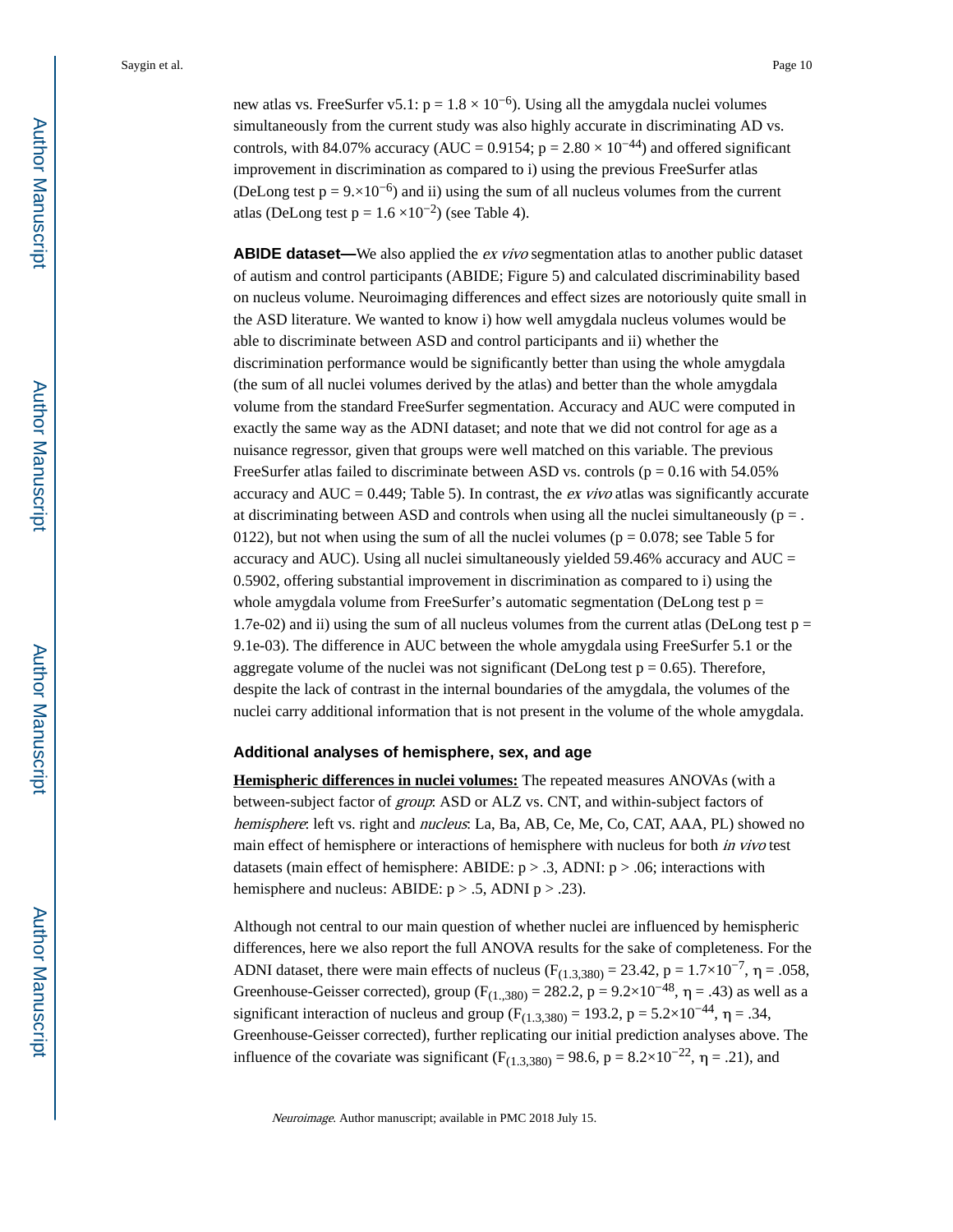interacted with hemisphere ( $F_{(1,380)} = 6.69$ , p = .01,  $\eta = .017$ , Greenhouse-Geisser corrected) and nucleus  $(F_{(1,3,380)} = 89.05, p = 3.1^{-23}, \eta = .19,$  Greenhouse-Geisser corrected).

For the ABIDE dataset, there were main effects of nucleus ( $F_{(1.4,256)} = 211.3$ , p = 6.5×10<sup>-47</sup>,  $\eta = .45$ , Greenhouse-Geisser corrected), the covariate ICV (F<sub>(1,256)</sub> = 101.96, p = 2.1×10<sup>-20</sup>,  $η = .29$ ) and a significant interaction of nucleus and ICV (F<sub>(1,256)</sub> = 85.7, p = 1.5×10<sup>-122</sup>, η = 85.6, Greenhouse-Geisser corrected).

**Sex differences in nuclei volumes:** In the ADNI dataset, a repeated measures ANOVA (with between-subject factors of group: ASD vs. CNT and sex, within-subject factor nucleus, covariate ICV) revealed a significant main effect of sex ( $F_{(1,3)} = 9.3$ ,  $p = .003$ ,  $\eta = .$ 02, Greenhouse-Geisser corrected), as well as a significant interaction of sex and nucleus  $(F<sub>(1.3)</sub> = 9.4, p = 9.8<sup>-4</sup>, \eta = .02$ , Greenhouse-Geisser corrected). Post-hoc one-way ANOVAs testing sex differences for each nucleus separately, while controlling for ICV as a covariate, showed differences between hemispheres only in La ( $F_{(1,382)} = 11.6$ ,  $p = .0018$ ,  $\eta = .025$ , corrected for multiple comparisons). All remaining nuclei showed trends towards greater nuclei volume in males (AAA:  $p = .028$ , AB:  $p = .027$ , Ba:  $p = .020$ , CAT:  $p = .036$ , Ce: .13, Me:  $p = .055$ , Co:  $p = .017$ , PL:  $p = .022$ ).

There were main effects of nucleus ( $F_{(1,3,380)} = 32.8$ ,  $p = 5.8 \times 10^{-10}$ ,  $\eta = .08$ , Greenhouse-Geisser corrected), group ( $F_{(1,380)} = 282.5$ , p = 9.2×10<sup>-48</sup>,  $\eta = .43$ ) and a significant interaction of nucleus and group ( $F_{(1,3,1,380)} = 193.4$ , p = 3.1×10<sup>-44</sup>, η = .34, Greenhouse-Geisser corrected), again replicating our initial prediction analyses above. The influence of the covariate was significant ( $F_{(1,3,380)} = 38.8$ , p =  $1.3 \times 10^{-9}$ , q = .09), and interacted with nucleus (F<sub>(1.3,380)</sub> = 33.5 p = 3.8 × 10<sup>-10</sup>  $\eta$  = .081, Greenhouse-Geisser corrected).

Given the very small number of females in the matched ABIDE dataset (ASD:  $n = 16$ , CNT:  $n = 18$ ) we did not test the influence of sex in the ABIDE dataset.

**The influence of age on nuclei volume:** For the ADNI dataset, partial correlations, controlling for ICV, revealed a multiple comparison corrected significant influence of age on almost all nuclei separately in each group and over both groups. Overall, volume declined with age (see Table 6).

For the ABIDE dataset, AB, CAT, PL and Co were significantly correlated with age over both groups, while controlling for ICV. This effect was also present in three of those nuclei in the ASD group (AB, CAT, Co), but no analyses passed multiple comparison correction in the control group (see Table 6).

There were no significant differences in the relationship between nuclei volume and age between the groups for either dataset (after correction for multiple comparisons; see Table 6).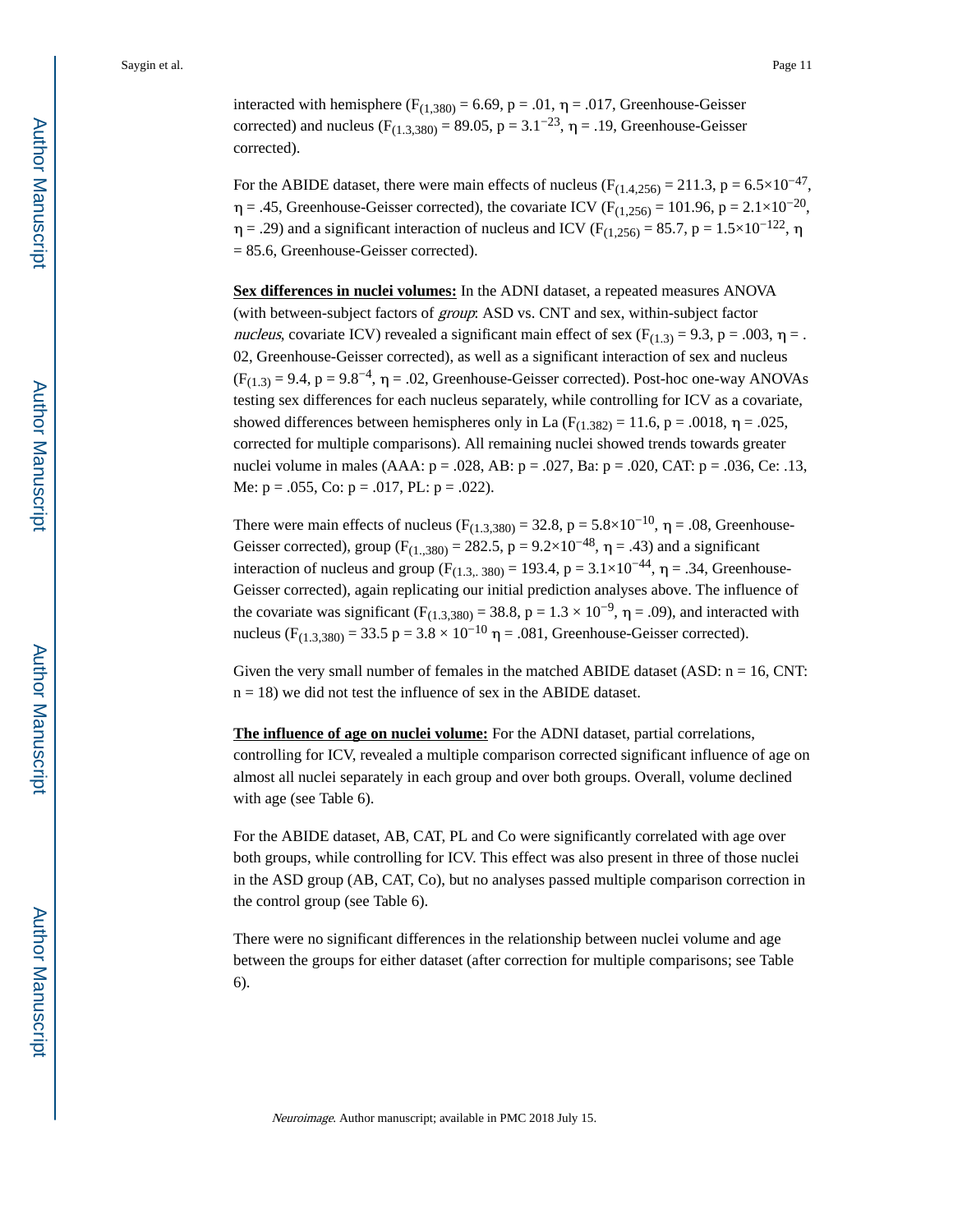# **DISCUSSION**

Here, we show that we can visualize the boundaries of 9 amygdala nuclei using high resolution ex vivo MRI data. The nuclei were consistent across cases and raters. Manual labeling of these nuclei in *ex vivo* MRI data served as a basis to construct a statistical atlas of the amygdala at the nucleus level. This amygdala atlas was applied to in vivo MRI data in two publicly available datasets (ADNI and ABIDE). We thus determined whether the atlas could be used to segment the amygdala nuclei in standard resolution T1 data of varying MR contrast. In addition this application showed how well the resulting segmentations could discriminate between Alzheimer's disease participants vs. control participants (ADNI dataset), and individuals with autism and age-matched controls (ABIDE dataset). We plan to incorporate the ex vivo amygdala nuclei atlas as part of the publicly available FreeSurfer software in the next release, thus opening up numerous multimodal applications in typical and atypical populations and allowing researchers to explore the amygdala nuclei's function and structure with greater specificity than previously possible in neuroimaging.

The amygdala is an important structure for animal and human cognition and serves as a crucial hub for cortical, subcortical and limbic connections throughout the brain. Extensive research from the animal literature and post-mortem human studies show that the amygdala is composed of several neuronal subpopulations (Freese and Amaral, 2005, 2006, 2009; Alheid, 2003; Price et al., 1987; Aggleton, 2000; Gloor, 1972, 1978, 1997; McDonald, 1998; LeDoux, 1998), however the precise functions thereof remain yet to be defined in detail in humans.

Currently, no in vivo parcellation methods available allow for an automated segmentation of nine amygdala nuclei derived from underlying anatomy and within standard imaging protocols. Previous studies have used in vivo imaging where the resolution did not reveal numerous amygdala nuclei, parcellating the amygdala into 2–4 regions (e.g. Entis et al., 2012; Solano-Castiella et al. 2011). T1 weighted scans of standard resolution (0.75–1 mm voxel size) do not provide sufficient overall image contrast for the human eye to distinguish the amygdala nuclei. Amygdala segmentation from diffusion weighted imaging data is possible, but again, the nuclei are usually grouped into larger subregions (e.g. basolateral instead of basal and lateral nuclei separately; Saygin et al. 2011, Bach et al. 2011). Compared with approaches that aim for estimating probability maps in reference spaces (e.g., Amunts et al., 2005, Solano-Castiella et al., 2010, 2011, Tyszka et al., 2016), the presented approach takes individual underlying anatomy into account, thus providing greater spatial sensitivity.

The present study offers four main innovations and advantages over previous work: i) higher (100–150μm isotropic) resolution and because of this high resolution ii) the largest number of amygdala nuclei resolved, labeled, and then modeled (nine nuclei), iii) an atlas based on  $n=10$  cases thus allowing variability to be modeled across cases, and iv) the use of a recent modeling technique (Iglesias et al. 2015) that enables the inclusion in the atlas of large amounts of readily available in vivo segmentations of the whole amygdala. In particular, the generative nature of this model makes it agnostic to details of the imaging contrast, and hence permits the use of ultra-high-resolution, ex vivo training data. This is in contrast with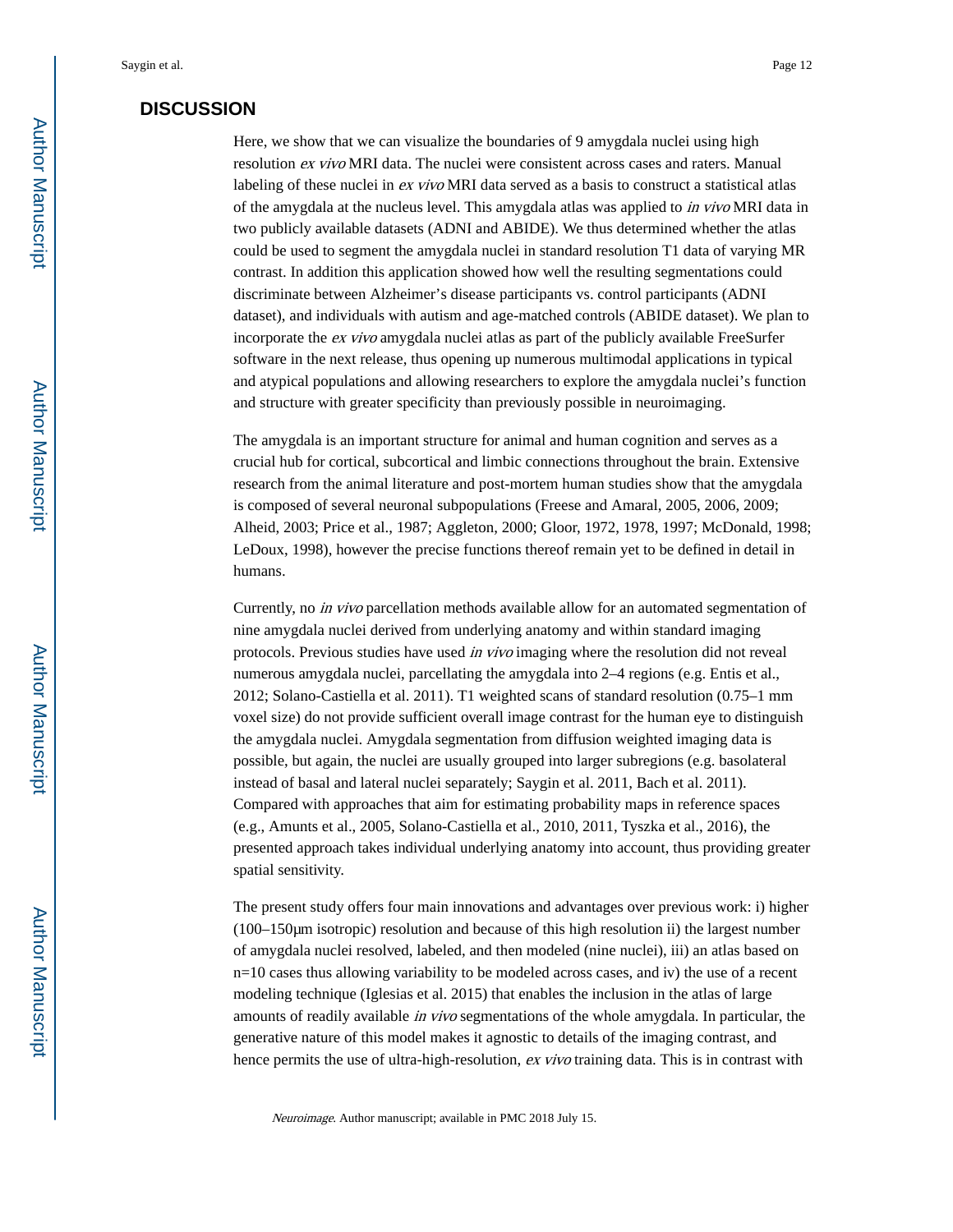techniques that require intensity matching between training and test data, which essentially forces the training data to be in vivo and thus of significantly lower resolution and overall image contrast.

In conventional probabilistic atlases defined in the space of a template brain, the usual procedure is to register the grayscale template to a test scan, and use the resulting transform to propagate the label probabilities. In contrast, for atlases based on generative models like the one presented here, the registered atlas only represents a prior, which is combined with a subject-specific likelihood model (agnostic to MRI contrast) to produce a posterior distribution that yields the segmentation in that individual's native space. Therefore, the method is adaptive to any MRI contrast, and since the prior and likelihood inform each other's updates, it can generate sharper segmentations based on the posterior rather than the prior alone.

The atlas introduced in the current paper is easily applicable to standard anatomical MR data and will be implemented in a future release of the FreeSurfer software. FreeSurfer is an open source and widely used brain data analysis software and we intend that the new atlas will significantly impact future studies in advancing our understanding of amygdala nuclei function in the human brain.

Compared with approaches that aim for estimating probability maps in reference spaces (e.g., Amunts et al., 2005, Solano-Castiella et al., 2010, 2011), the present approach takes individual underlying anatomy into account, thus providing greater spatial sensitivity. While these previous studies contributed slightly larger sample sizes, the present study harnesses recent advancements in probabilistic modeling (i.e. Bayesian modeling) to take into account individual anatomy in order to parcellate the nuclei of the amygdala. Future work may also quantitatively compare the present atlas to other atlases that segment groups of nuclei (rather than individual nuclei as in the present atlas) in order to decide on the best atlases for different research questions. It is important to note that such comparisons of different atlases will depend heavily on the quality of the registration, which can be greatly compromised by differences in image contrast between the input atlases. When the registration of these template-space atlases is poor, it leads to poor overlap between the subregions segmented by different atlases and in different spaces (i.e. native subject space vs. template/group space).

Here, we also show that the new information about amygdala nuclei derived by the atlas can reliably distinguish between pathologic and normal anatomy in two separate populations, with higher accuracy than the volume of the whole amygdala. For the ADNI comparison, we expected gross anatomical differences between the pathological and the control group, given the neuropathology in AD and MCI (Merkesbery, 2010; Yilmazer-Hanke, 1998). In contrast, we expected rather small (if any) differences for the ABIDE group comparison. The exact structural neuropathology of the amygdala is less clear in ASD and there have been heterogeneous findings about the amygdala as a whole structure (e.g. Dziobek et al., 2010; Sparks et al., 2002). ASD is a very heterogeneous disorder clinically, and thus probably has a heterogeneous and complicated underlying biology. Crucially, the accuracies of group discriminations based on the new atlas outperformed previously available results based on the amygdala as a whole in both the ADNI dataset ( $p = 1.1 \times 10^{-5}$ ) and the ABIDE dataset (p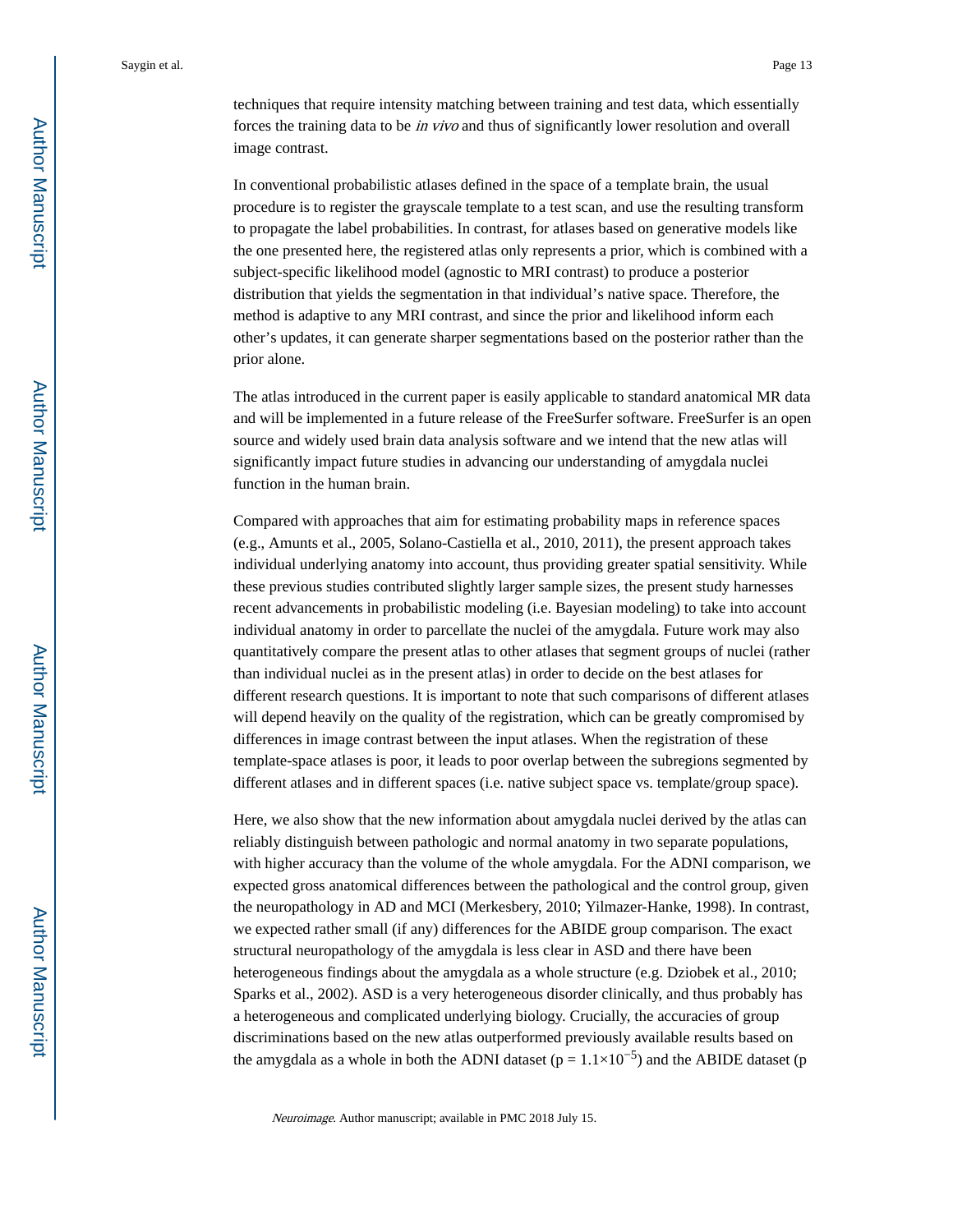= .008). Although the accuracy in the ABIDE comparison is not very high overall, using the current atlas still results in a significant improvement of discrimination accuracy. Moreover, the finding that the ASD discrimination is lower in accuracy than the Alzheimer's discrimination is another important aspect of the present analysis. Whereas the ADNI comparison extends previous findings of volumetric differences in the amygdala between AD and age-matched control participants, the findings in ASD show the potential for future research applications: using information about anatomical changes in amygdala nuclei in relation to behavioral characteristics can be more sensitive than the amygdala as one homogenous structure. We anticipate that this new tool will support neuroimaging researchers to find replicable and robust differences between ASD and controls with greater accuracy than possible based on the whole amygdala. We provide these results as an example of one potential application to a clinical population with less clear neuropathology and encourage other researchers to test and extend this finding in different ASD and other psychiatric samples respectively. For example, the estimation and definition of individual amygdala nuclei (or grouped into other meaningful subdivisions e.g. basolateral/ centromedial complex) can serve as regions of interest for task-related functional MRI studies; and/or as seed regions for connectivity analyses in task-free fMRI data.

The additional exploratory analyses on the influence of hemisphere, sex, and age on nucleus volume in the in vivo datasets emphasizes the importance of careful matching of groups with respect to age and sex when comparing different groups (especially in older adult samples). Previous studies that have segmented the amygdala as a whole are discrepant, with some groups reporting larger right amygdala (e.g. Pedraza et al. 2002, Bernesconi N et al., 2003) or no asymmetry (Goncalves-Pereira PM et al., 2006). The absence of a hemispheric difference in the two datasets in the present study is informative and has implications for further investigations (e.g., volumes can be averaged), but in light of previous literature, future studies should carefully check for hemispheric differences. Another potential application could be to study volumetric and connectivity changes across development. For example, a recent study revealed that the connectivity of most amygdala subregions (central, basal, and lateral) continued to change between the ages of 5–30 (Saygin et al. 2015). However, these regions were identified based on a connectivity atlas (Saygin et al. 2011) and the study was limited to coarser subdivisions of the amygdala. The structural (e.g. volume or connectivity) and functional developmental trajectory of the nine nuclei identified here remains to be explored.

Some limitations of the present study are that we did not label subdivisions of the amygdala nuclei (i.e. the ventral, dorsal, medial, lateral parts of each nucleus) and we did not label the "extended amygdala" in the ten cases. The medial and central nuclei are sometimes included as part of the extended amygdala, so perhaps we included part of the extended amygdala; others think such nuclei are part of the basal ganglia because of their inhibitory nature (Heimer & van Hoesen 2006; Olmos & Heimer, 1999; Cassell 1999, Swanson et al., 1998). It is also worth noting that different groups distinguish the central nucleus' boundaries quite differently; this discrepancy may be due to the two nuclei of the central nucleus (dorsomedial and ventrolateral), which are stained quite differently (described in Gloor (1978) on page 624). Amunts and colleagues included a larger central nucleus parcellation likely to underscore the extended amygdala concept in this region (Amunts et al., 2005).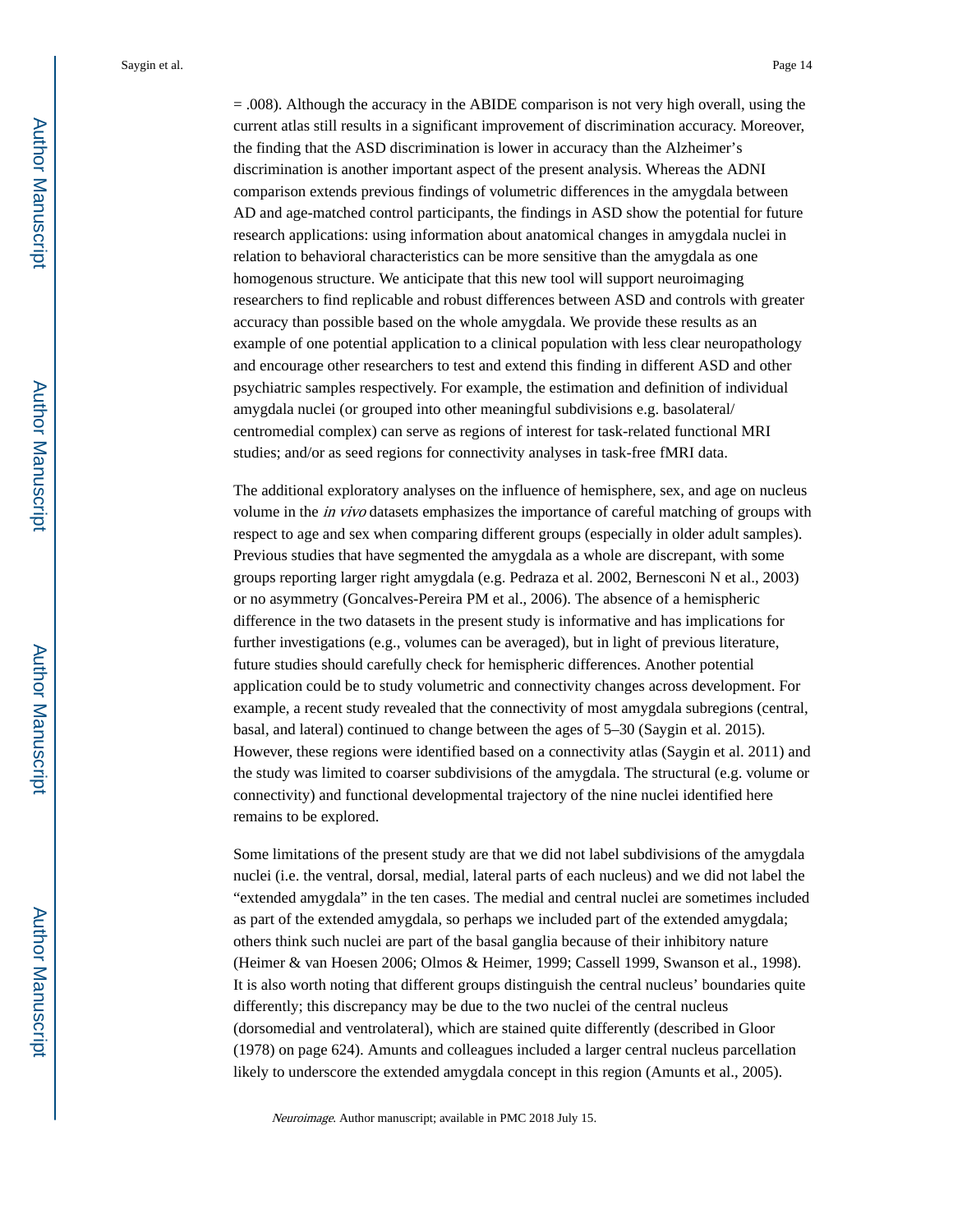Here we predominantly label the medial portion of the central nucleus (i.e. dorsomedial), which would agree with many definitions of the central nucleus (Freese & Amaral, 2009) rather than the lateral portion of the central nucleus (i.e. ventrolateral), where some myelinated fibers separate it from the main mass of the amygdala. These differences between nucleic definitions among different groups will also be important to consider when directly comparing different atlases. The diversity of the amygdala nuclei with respect to its structure, function and connectivity - has been long debated. Future studies can clarify the roles of the different nuclei as part of the amygdala, ventral pallidum, basal forebrain, or hippocampus.

# **CONCLUSION**

In this paper, we visualized nine amygdala nuclei boundaries (anterior amygdaloid area, cortico-amygdaloid transition areas; basal, lateral, accessory basal, central, cortical medial, paralaminar nuclei) using ultra-high-resolution ex vivo imaging. The nuclei were consistent across cases and raters, and the resulting atlas will be distributed in the FreeSurfer software. The amygdala nuclei atlas was applied to two datasets, demonstrating a higher discriminability of Alzheimer's disease and Autism Spectrum Disorder than previously possible with amygdala segmentation methods. This amygdala atlas will provide neuroimaging researchers with the ability to test nucleus' function in vivo with greater spatial specificity in the human brain.

## **Acknowledgments**

This work was supported by the PHS grant DA023427 and NICHD/NIH grant F32HD079169 (Z.M.S); Feodor Lynen Postdoctoral Fellowship of the Alexander von Humboldt Foundation (D.K.); R21(MH106796), R21 (AG046657) and K01AG28521 (J.C.A.), the National Cancer Institute (1K25CA181632-01) as well as the Genentech Foundation (M.R.); the European Union's Horizon 2020 Marie Sklodowska-Curie grant agreement No 654911 (project "THALAMODEL") and ERC Starting Grant agreement No 677697 (project "BUNGEE-TOOLS"); and the Spanish Ministry of Economy and Competitiveness (MINECO) reference TEC2014- 51882-P (J.E.I.); and the NVIDIA hardware award (M.R. and J.E.I.). Further support for this research was provided in part by the National Institute for Biomedical Imaging and Bioengineering (P41EB015896, R01EB006758, R21EB018907, R01EB019956, R01-EB013565), the National Institute on Aging (5R01AG008122, R01AG016495), the National Institute of Diabetes and Digestive and Kidney Diseases (1-R21-DK-108277-01), the National Institute for Neurological Disorders and Stroke (R01NS0525851, R21NS072652, R01NS070963, R01NS083534, 5U01NS086625), the Massachusetts ADRC (P50AG005134) and was made possible by the resources provided by Shared Instrumentation Grants 1S10RR023401, 1S10RR019307, and 1S10RR023043. Additional support was provided by the NIH Blueprint for Neuroscience Research (5U01-MH093765), part of the multi-institutional Human Connectome Project. In addition, BF has a financial interest in CorticoMetrics, a company whose medical pursuits focus on brain imaging and measurement technologies. BF's interests were reviewed and are managed by Massachusetts General Hospital and Partners HealthCare in accordance with their conflict of interest policies.

The collection and sharing of the ADNI MRI data used in the evaluation was funded by the Alzheimer's Disease Neuroimaging Initiative (ADNI) (National Institutes of Health Grant U01 AG024904) and DOD ADNI (Department of Defense award number W81XWH-12-2-0012). ADNI is funded by the National Institute on Aging, the National Institute of Biomedical Imaging and Bioengineering, and through generous contributions from the following: Alzheimer's Association; Alzheimer's Drug Discovery Foundation; BioClinica, Inc.; Biogen Idec Inc.; Bristol-Myers Squibb Company; Eisai Inc.; Elan Pharmaceuticals, Inc.; Eli Lilly and Company; F. Hoffmann-La Roche Ltd and its affiliated company Genentech, Inc.; GE Healthcare; Innogenetics, N.V.; IXICO Ltd.; Janssen Alzheimer Immunotherapy Research & Development, LLC.; Johnson & Johnson Pharmaceutical Research & Development LLC.; Medpace, Inc.; Merck & Co., Inc.; Meso Scale Diagnostics, LLC.; NeuroRx Research; Novartis Pharmaceuticals Corporation; Pfizer Inc.; Piramal Imaging; Servier; Synarc Inc.; and Takeda Pharmaceutical Company. The Canadian Institutes of Health Research is providing funds to support ADNI clinical sites in Canada. Private sector contributions are facilitated by the Foundation for the National Institutes of Health (www.fnih.org). The grantee organization is the Northern California Institute for Research and Education, and the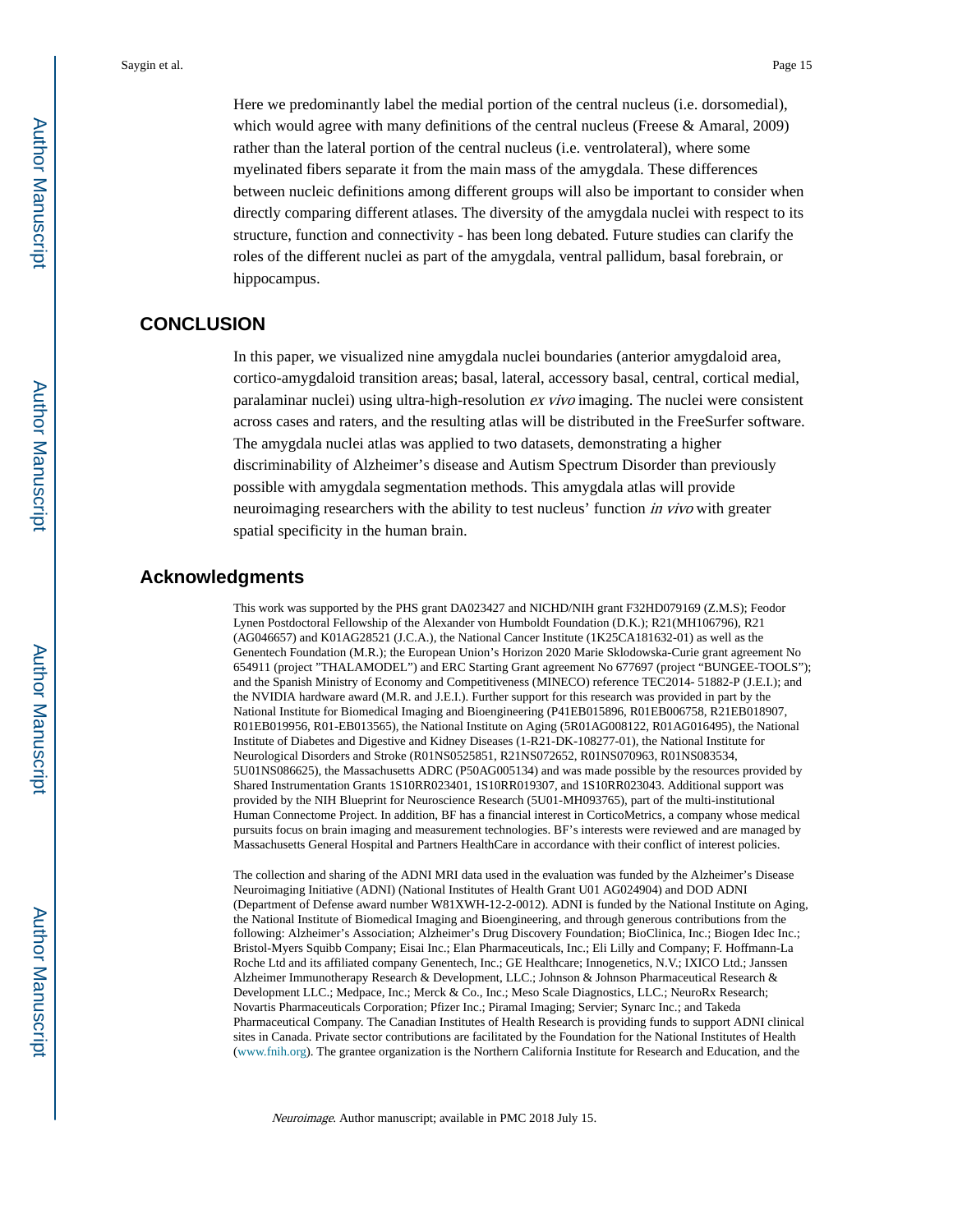study is coordinated by the Alzheimer's Disease Cooperative Study at the University of California, San Diego. ADNI data are disseminated by the Laboratory for Neuro Imaging at the University of Southern California.

# **References**

- Adolphs R, Gosselin F, Buchanan TW, Tranel D, Schyns P, Damasio AR. A mechanism for impaired fear recognition after amygdala damage. Nature. 2005; 433(7021):68–72. [PubMed: 15635411]
- Alheid GF. Extended amygdala and basal forebrain. Annals of the New York Academy of Sciences. 2003; 985(1):185–205. [PubMed: 12724159]
- Amunts K, Kedo O, Kindler M, Pieperhoff P, Mohlberg H, Shah NJ, Zilles K. Cytoarchitectonic mapping of the human amygdala, hippocampal region and entorhinal cortex: intersubject variability and probability maps. Anatomy and embryology. 2005; 210(5–6):343–352. [PubMed: 16208455]
- Ashburner J, Andersson JL, Friston KJ. Image registration using a symmetric prior—in three dimensions. Human brain mapping. 2000; 9(4):212–225. [PubMed: 10770230]
- Augustinack JC, Huber KE, Stevens AA, Roy M, Frosch MP, van der Kouwe AJ, Alzheimer's Disease Neuroimaging Initiative. Predicting the location of human perirhinal cortex, Brodmann's area 35, from MRI. Neuroimage. 2013; 64:32–42. [PubMed: 22960087]
- Bach DR, Behrens TE, Garrido L, Weiskopf N, Dolan RJ. Deep and superficial amygdala nuclei projections revealed in vivo by probabilistic tractography. The Journal of Neuroscience. 2011; 31(2):618–623. [PubMed: 21228170]
- Baron-Cohen S, Ring HA, Bullmore ET, Wheelwright S, Ashwin C, Williams SCR. The amygdala theory of autism. Neuroscience & Biobehavioral Reviews. 2000; 24(3):355–364. [PubMed: 10781695]
- Baxter MG, Murray EA. The amygdala and reward. Nature reviews neuroscience. 2002; 3(7):563–573. [PubMed: 12094212]
- Bernasconi N, Bernasconi A, Caramanos Z, Antel SB, Andermann F, Arnold DL. Mesial temporal damage in temporal lobe epilepsy: a volumetric MRI study of the hippocampus, amygdala and parahippocampal region. Brain. 2003; 126(2):462–469. [PubMed: 12538412]
- Birbaumer N, Grodd W, Diedrich O, Klose U, Erb M, Lotze M, Flor H. fMRI reveals amygdala activation to human faces in social phobics. Neuroreport. 1998; 9(6):1223–1226. [PubMed: 9601698]
- Campeau S, Davis M. Involvement of the central nucleus and basolateral complex of the amygdala in fear conditioning measured with fear-potentiated startle in rats trained concurrently with auditory and visual conditioned stimuli. The Journal of Neuroscience. 1995; 15(3):2301–2311. [PubMed: 7891168]
- Cassell MD, Freedman LJ, Shi C. The intrinsic organization of the central extended amygdala. Annals of the New York Academy of Sciences. 1999; 877(1):217–241. [PubMed: 10415652]
- DeLong ER, DeLong DM, Clarke-Pearson DL. Comparing the areas under two or more correlated receiver operating characteristic curves: a nonparametric approach. Biometrics. 1988:837–845. [PubMed: 3203132]
- deOlmos, JS. Amygdala. Paxinos, G., Mai, KM., editors. The Human Nervous System. Elsevier; 2004. p. 739-868.
- Di Martino A, Yan CG, Li Q, Denio E, Castellanos FX, Alaerts K, Deen B. The autism brain imaging data exchange: towards a large-scale evaluation of the intrinsic brain architecture in autism. Molecular psychiatry. 2014; 19(6):659–667. [PubMed: 23774715]
- Dice LR. Measures of the amount of ecologic association between species. Ecology. 1945; 26(3):297– 302.
- Dolan RJ. Emotion, cognition, and behavior. Science. 2002; 298(5596):1191–1194. [PubMed: 12424363]
- Dolan RJ. The human amygdala and orbital prefrontal cortex in behavioural regulation. Philosophical Transactions of the Royal Society of London B: Biological Sciences. 2007; 362(1481):787–799. [PubMed: 17403643]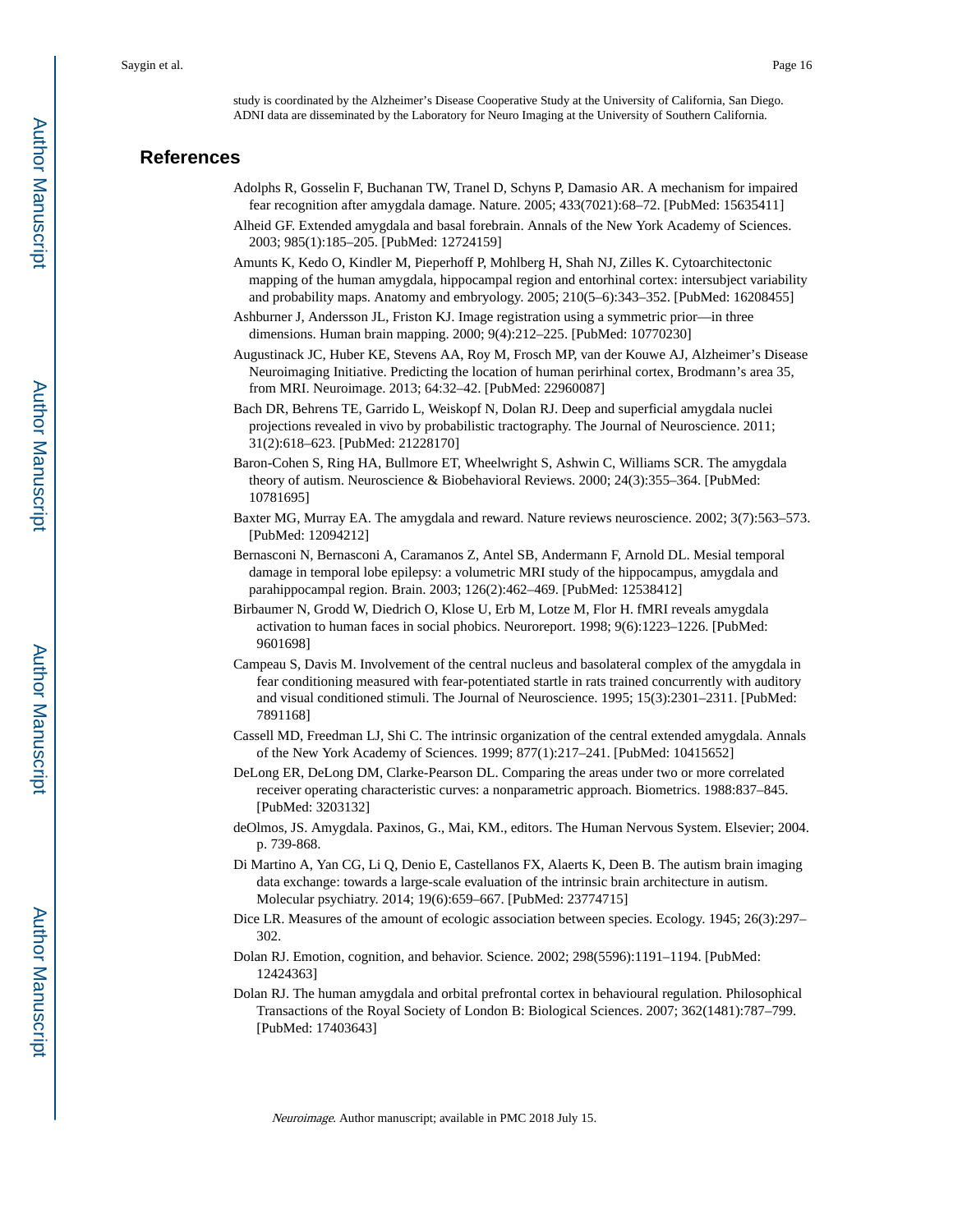- Dziobek I, Bahnemann M, Convit A, Heekeren HR. The role of the fusiform-amygdala system in the pathophysiology of autism. Archives of general psychiatry. 2010; 67(4):397–405. [PubMed: 20368515]
- Etkin A, Klemenhagen KC, Dudman JT, Rogan MT, Hen R, Kandel ER, Hirsch J. Individual differences in trait anxiety predict the response of the basolateral amygdala to unconsciously processed fearful faces. Neuron. 2004; 44(6):1043–1055. [PubMed: 15603746]
- Fisher RA. The use of multiple measurements in taxonomic problems. Annals of eugenics. 1936; 7(2): 179–188.
- Fischl B, Salat DH, Busa E, Albert M, Dieterich M, Haselgrove C, van der Kouwe A, Killiany R, Kennedy D, Klaveness S, Montillo A, Makris N, Rosen B, Dale AM. Whole brain segmentation: automated labeling of neuroanatomical structures in the human brain. Neuron. 2002; 33:341–355. [PubMed: 11832223]
- Fischl B, van der Kouwe A, Destrieux C, Halgren E, Segonne F, Salat DH, Busa E, Seidman LJ, Goldstein J, Kennedy D, Caviness V, Makris N, Rosen B, Dale AM. Automatically parcellating the human cerebral cortex. Cereb Cortex. 2004b; 14:11–22. [PubMed: 14654453]
- Freese JL, Amaral DG. The organization of projections from the amygdala to visual cortical areas TE and V1 in the macaque monkey. Journal of Comparative Neurology. 2005; 486(4):295–317. [PubMed: 15846786]
- Freese JL, Amaral DG. Synaptic organization of projections from the amygdala to visual cortical areas TE and V1 in the macaque monkey. Journal of Comparative Neurology. 2006; 496(5):655–667. [PubMed: 16615120]
- Freese, JL., Amaral, DG. Neuroanatomy of the primate amygdala. Whalen, PJ., Phelps, EA., editors. New York: The Guilford Press; 2009. The Human Amygdala
- Fujishiro H, Tsuboi Y, Lin WL, Uchikado H, Dickson DW. Co-localization of tau and α-synuclein in the olfactory bulb in Alzheimer's disease with amygdala Lewy bodies. Acta neuropathologica. 2008; 116(1):17–24. [PubMed: 18446351]
- Gloor, P. Temporal lobe epilepsy: its possible contribution to the understanding of the functional significance of the amygdala and of its interaction with neocortical-temporal mechanisms. In: Eleftherion, BE., editor. The Neurobiology of the Amygdala. New York: Plenum Press; 1972. 1972
- Gloor, P. Inputs and outputs of the amygdala: what the amygdala is trying to tell the rest of the brain. In: LIVINGSTON, KE., HORNIKIEWICZ, O., editors. Limbic Mechanisms The Continuing Evolution of the Limbic System Concept. New York and London: Plenum Press; 1978. 1978
- Gloor, P. The Temporal Lobe and Limbic System. New York, New York: Oxford University Press Inc; 1997.
- Goncalves-Pereira PM, Oliveira E, Insausti R. Quantitative volumetric analysis of the hippocampus, amygdala and entorhinal cortex: normative database for the adult Portuguese population. Revista de neurologia. 2005; 42(12):713–722.
- Heimer L, Van Hoesen GW. The limbic lobe and its output channels: implications for emotional functions and adaptive behavior. Neuroscience & Biobehavioral Reviews. 2006; 30(2):126–147. [PubMed: 16183121]
- Hortensius R, Terburg D, Morgan B, Stein DJ, van Honk J, de Gelder B. The role of the basolateral amygdala in the perception of faces in natural contexts. Phil Trans R Soc B. 2016; 371(1693): 20150376. [PubMed: 27069053]
- Iglesias JE, Augustinack JC, Nguyen K, Player CM, Player A, Wright M, Van Leemput K. A computational atlas of the hippocampal formation using ex vivo, ultra-high resolution MRI: Application to adaptive segmentation of in vivo MRI. NeuroImage. 2015; 115:117–137. [PubMed: 25936807]
- Kalin NH, Shelton SE, Davidson RJ. The role of the central nucleus of the amygdala in mediating fear and anxiety in the primate. The Journal of neuroscience. 2004; 24(24):5506–5515. [PubMed: 15201323]
- Kliemann D, Dziobek I, Hatri A, Baudewig J, Heekeren HR. The role of the amygdala in atypical gaze on emotional faces in autism spectrum disorders. The Journal of Neuroscience. 2012; 32(28): 9469–9476. [PubMed: 22787032]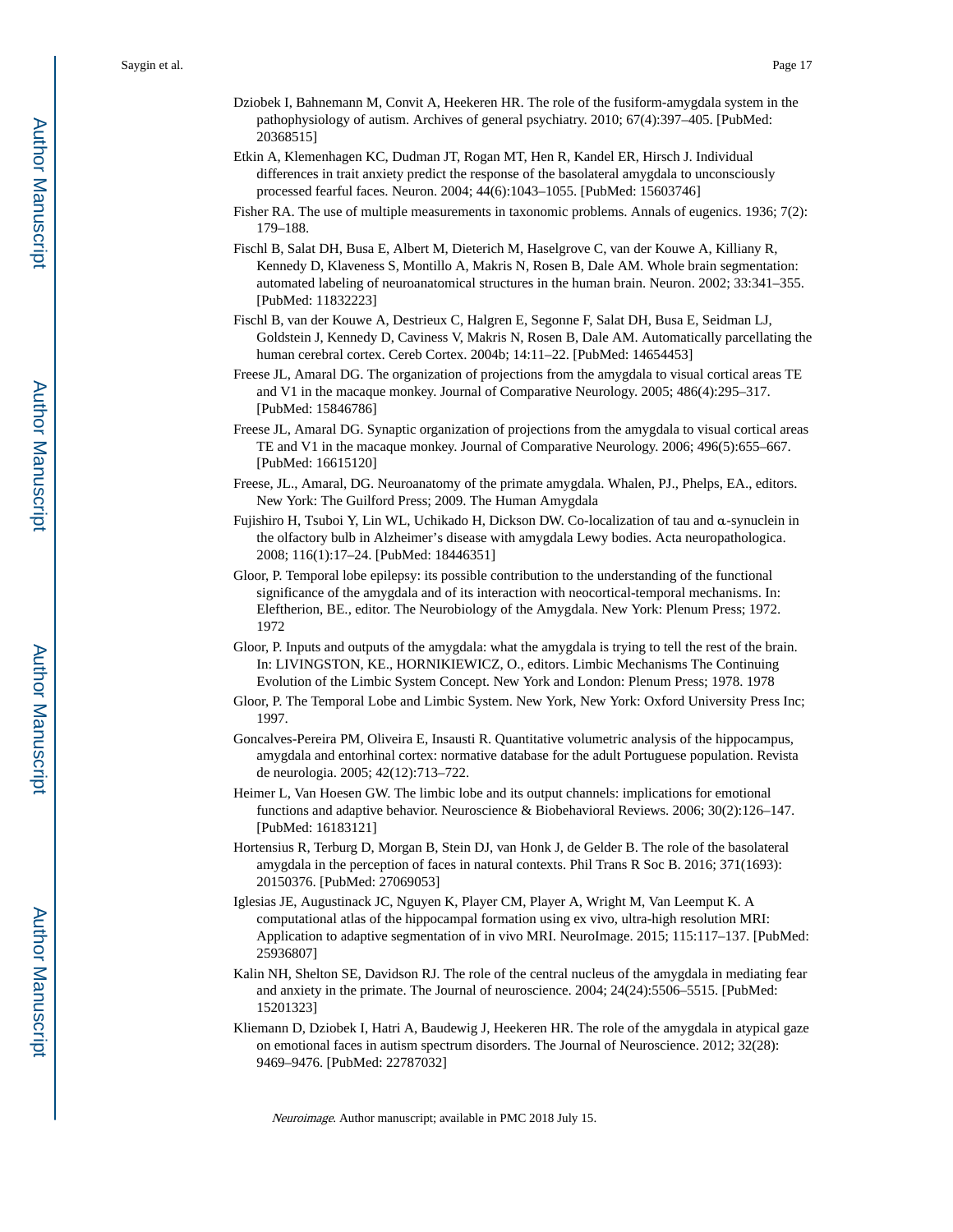- Kotzbauer PT, Trojanowski JQ, Lee VMY. Lewy body pathology in Alzheimer's disease. Journal of Molecular Neuroscience. 2001; 17(2):225–232. [PubMed: 11816795]
- LeDoux J. Fear and the brain: where have we been, and where are we going? Biological psychiatry. 1998; 44(12):1229–1238. [PubMed: 9861466]
- Leonard JA, Mackey AP, Finn AS, Gabrieli JD. Differential effects of socioeconomic status on working and procedural memory systems. Frontiers in human neuroscience. 2015; 9
- Markesbery WR. Neuropathologic alterations in mild cognitive impairment: a review. Journal of Alzheimer's Disease. 2010; 19(1):221–228.
- McDonald AJ. Cortical pathways to the mammalian amygdala. Progress in neurobiology. 1998; 55(3): 257–332. [PubMed: 9643556]
- Olmos JS, Heimer L. The concepts of the ventral striatopallidal system and extended amygdala. Annals of the New York Academy of Sciences. 1999; 877(1):1–32.
- Pedraza O, Bowers D, Gilmore R. Asymmetry of the hippocampus and amygdala in MRI volumetric measurements of normal adults. Journal of the International Neuropsychological Society. 2004; 10(5):664–678. DOI: 10.1017/S1355617704105080 [PubMed: 15327714]
- Phillips ML, Drevets WC, Rauch SL, Lane R. Neurobiology of emotion perception I: The neural basis of normal emotion perception. Biological psychiatry. 2003; 54(5):504–514. [PubMed: 12946879]
- Phillips RG, LeDoux JE. Differential contribution of amygdala and hippocampus to cued and contextual fear conditioning. Behavioral neuroscience. 1992; 106(2):274. [PubMed: 1590953]
- Price JL, Russchen FT, Amaral DG. The limbic region. II. The amygdaloid complex. Handbook of chemical neuroanatomy. 1987; 5(Part 1):279–388.
- Rauch SL, Shin LM, Wright CI. Neuroimaging studies of amygdala function in anxiety disorders. Annals of the New York Academy of Sciences. 2003; 985(1):389–410. [PubMed: 12724173]
- Saygin ZM, Osher DE, Augustinack J, Fischl B, Gabrieli JD. Connectivity-based segmentation of human amygdala nuclei using probabilistic tractography. Neuroimage. 2011; 56(3):1353–1361. [PubMed: 21396459]
- Saygin ZM, Osher DE, Koldewyn K, Martin RE, Finn A, Saxe R, Sheridan M. Structural connectivity of the developing human amygdala. PloS one. 2015; 10(4):e0125170. [PubMed: 25875758]
- Siegle GJ, Steinhauer SR, Thase ME, Stenger VA, Carter CS. Can't shake that feeling: event-related fMRI assessment of sustained amygdala activity in response to emotional information in depressed individuals. Biological psychiatry. 2002; 51(9):693–707. [PubMed: 11983183]
- Yilmazer-Hanke DM. Alzheimer's Disease. Cells Tissues Organs. 1998; 162(1):46–55.
- Sims KS, Williams RS. The human amygdaloid complex: a cytologic and histochemical atlas using Nissl, myelin, acetylcholinesterase and nicotinamide adenine dinucleotide phosphate diaphorase staining. Neuroscience. 1990; 36(2):449–472. [PubMed: 1699167]
- Solano-Castiella E, Anwander A, Lohmann G, Weiss M, Docherty C, Geyer S, Turner R. Diffusion tensor imaging segments the human amygdala in vivo. Neuroimage. 2010; 49(4):2958–2965. [PubMed: 19931398]
- Solano-Castiella E, Schäfer A, Reimer E, Türke E, Pröger T, Lohmann G, Trampel R, Turner R. Parcellation of human amygdala in vivo using ultra high field structural MRI. Neuroimage. 2011; 58(3):741–8. Epub 2011 Jun 25. DOI: 10.1016/j.neuroimage.2011.06.047 [PubMed: 21726652]
- Sparks BF, Friedman SD, Shaw DW, Aylward EH, Echelard D, Artru AA, Dager SR. Brain structural abnormalities in young children with autism spectrum disorder. Neurology. 2002; 59(2):184–192. [PubMed: 12136055]
- Swanson LW, Petrovich GD. What is the amygdala? Trends in Neurosciences. 1998; 21(8):323–331. [PubMed: 9720596]
- Tyszka JM, Pauli WM. In vivo delineation of subdivisions of the human amygdaloid complex in a high-resolution group template. Hum Brain Mapp. 2016; doi: 10.1002/hbm.23289
- Van Leemput K, Bakkour A, Benner T, Wiggins G, Wald LL, Augustinack J, Fischl B. Automated segmentation of hippocampal subfields from ultra- high resolution in vivo MRI. Hippocampus. 2009; 19(6):549–557. [PubMed: 19405131]
- Van Leemput K. Encoding probabilistic brain atlases using Bayesian inference. Medical Imaging, IEEE Transactions on. 2009b; 28(6):822–837.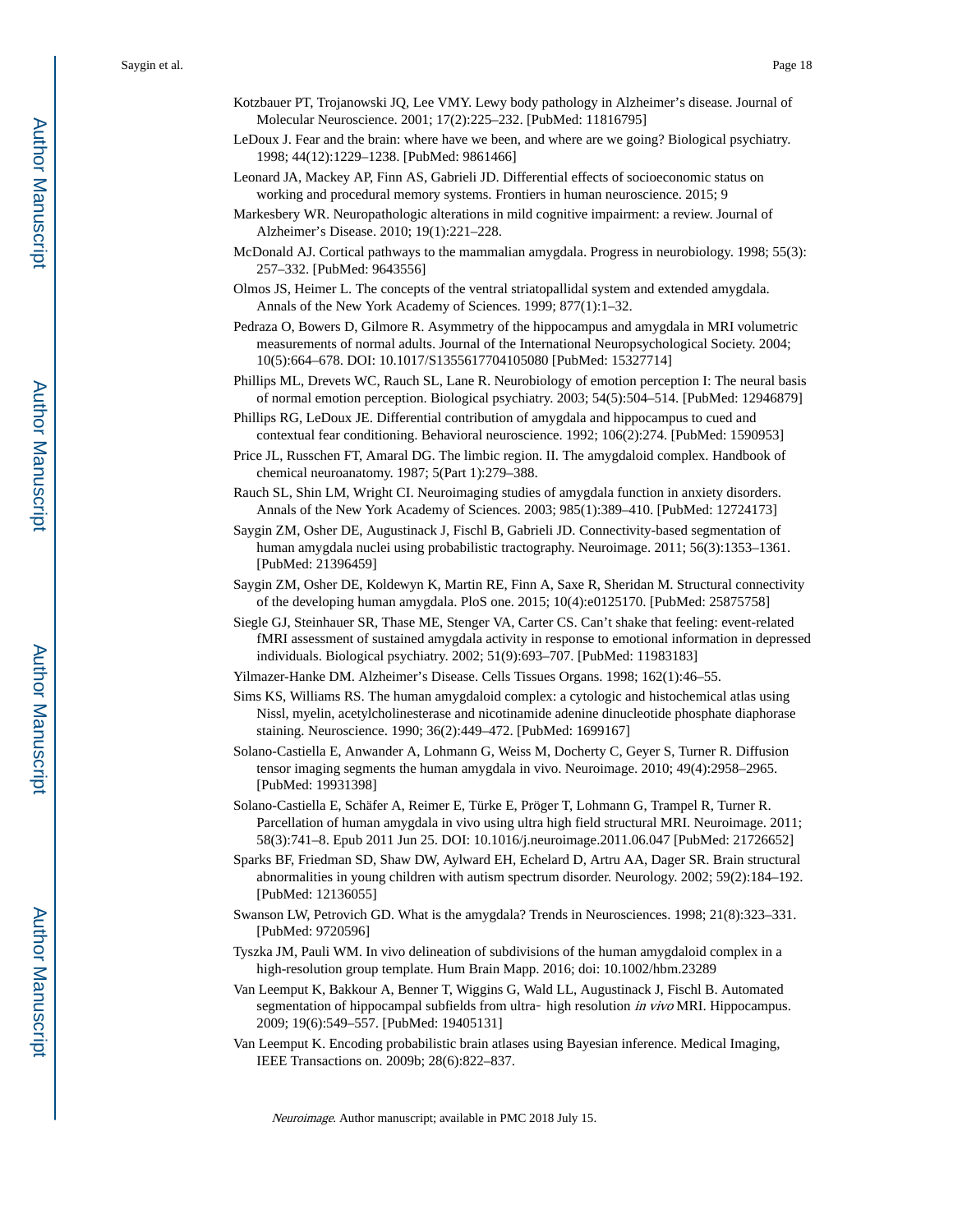# **Highlights**

- **•** We visualized 9 nuclei boundaries (anterior amygdaloid area, corticoamygdaloid transition area; basal, lateral, accessory basal, central, cortical medial, paralaminar nuclei) using ultra-high-resolution ex vivo imaging
- **•** Nuclei were consistent across cases and raters
- **•** We built a segmentation atlas of the amygdala nuclei, which will be distributed with FreeSurfer
- **•** The atlas was applied to 2 separate datasets and demonstrated higher discriminability of Alzheimer's disease & autism than previously possible with amygdala segmentation methods
- **•** The atlas will provide neuroimaging researchers with the ability to test nucleus function with greater spatial specificity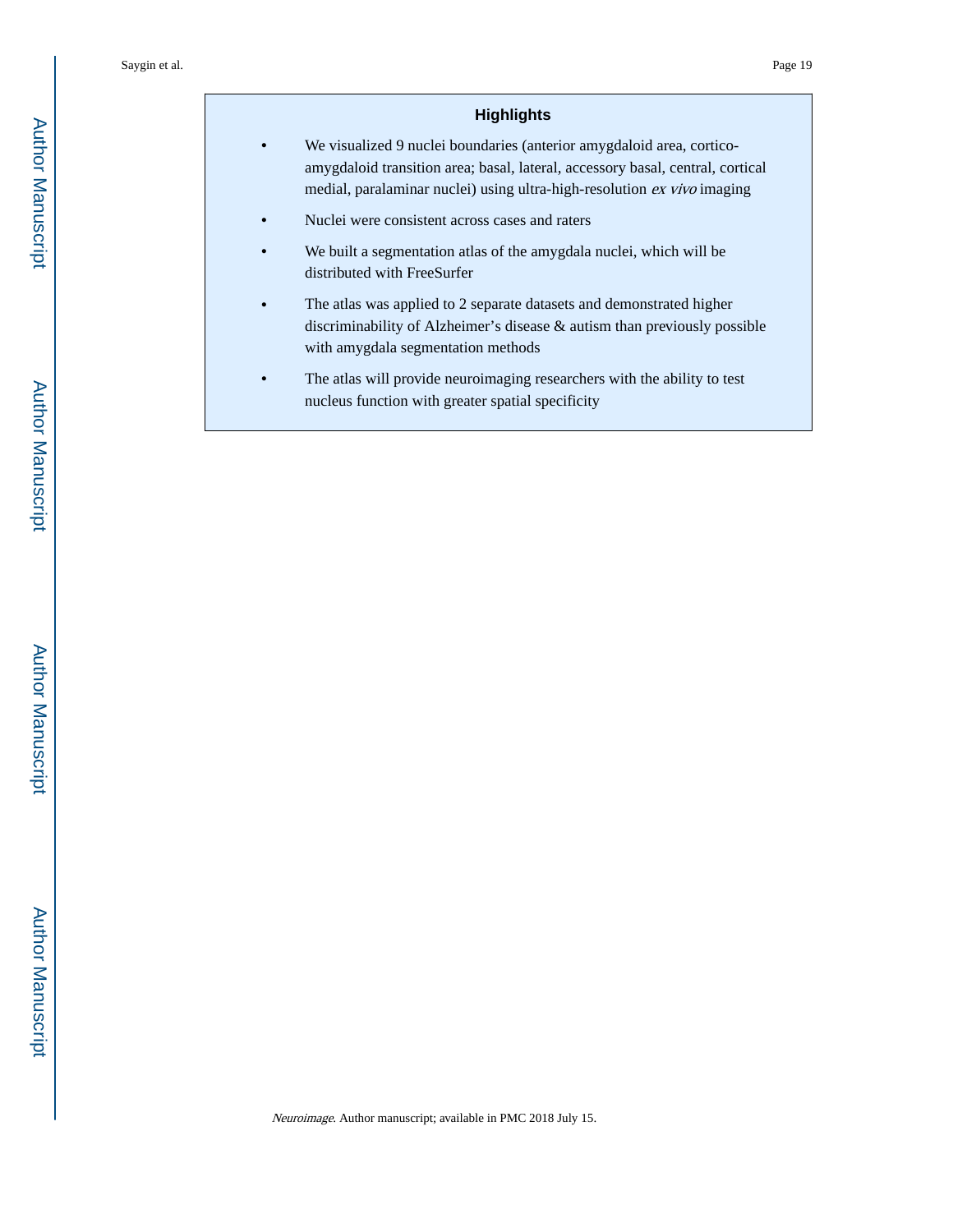

### **Fig 1. Coronal images from MRI of example** *ex vivo* **(case 7)**

The boundaries of nine amygdala nuclei were clearly visible on the left column and were used to hand-label the nuclei. Resulting nuclei labels illustrated on the right column. Slices extend from anterior to posterior amygdala (from top to bottom panels). La: lateral; Ba: basal; AB: accessory basal; Ce: central; Me: medial; Co: cortical; CAT: Cortico-amygdaloid Transition Area; AAA: Anterior Amygdala Area; PL: paralaminar nucleus; Ot: optic tract (as landmark).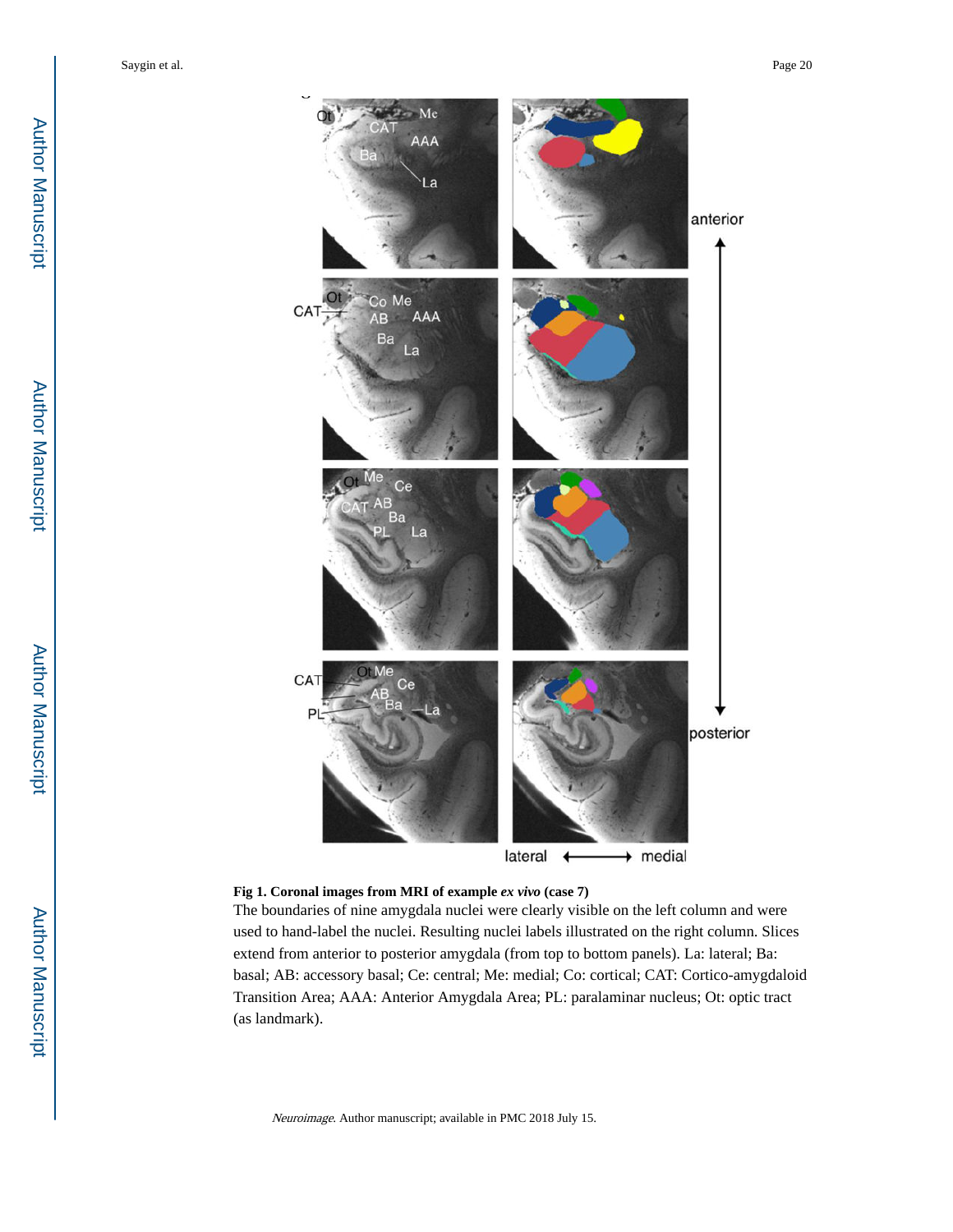

#### **Fig 2. Inter-rater comparison of nucleus labels (case 1)**

Another example ex vivo case depicting the MRI contrast without any labels (left column) and with the manually-labeled nuclei produced by the two raters (middle and right columns). The location and spatial extent of the nuclei were similar between the two independent raters. Labels were based mainly on boundaries visible on coronal slices, but the two other orientations (axial and sagittal) were especially useful for checking boundaries of nuclei that were elongated in those orientations such as Co, CAT, Ce, and Me nuclei.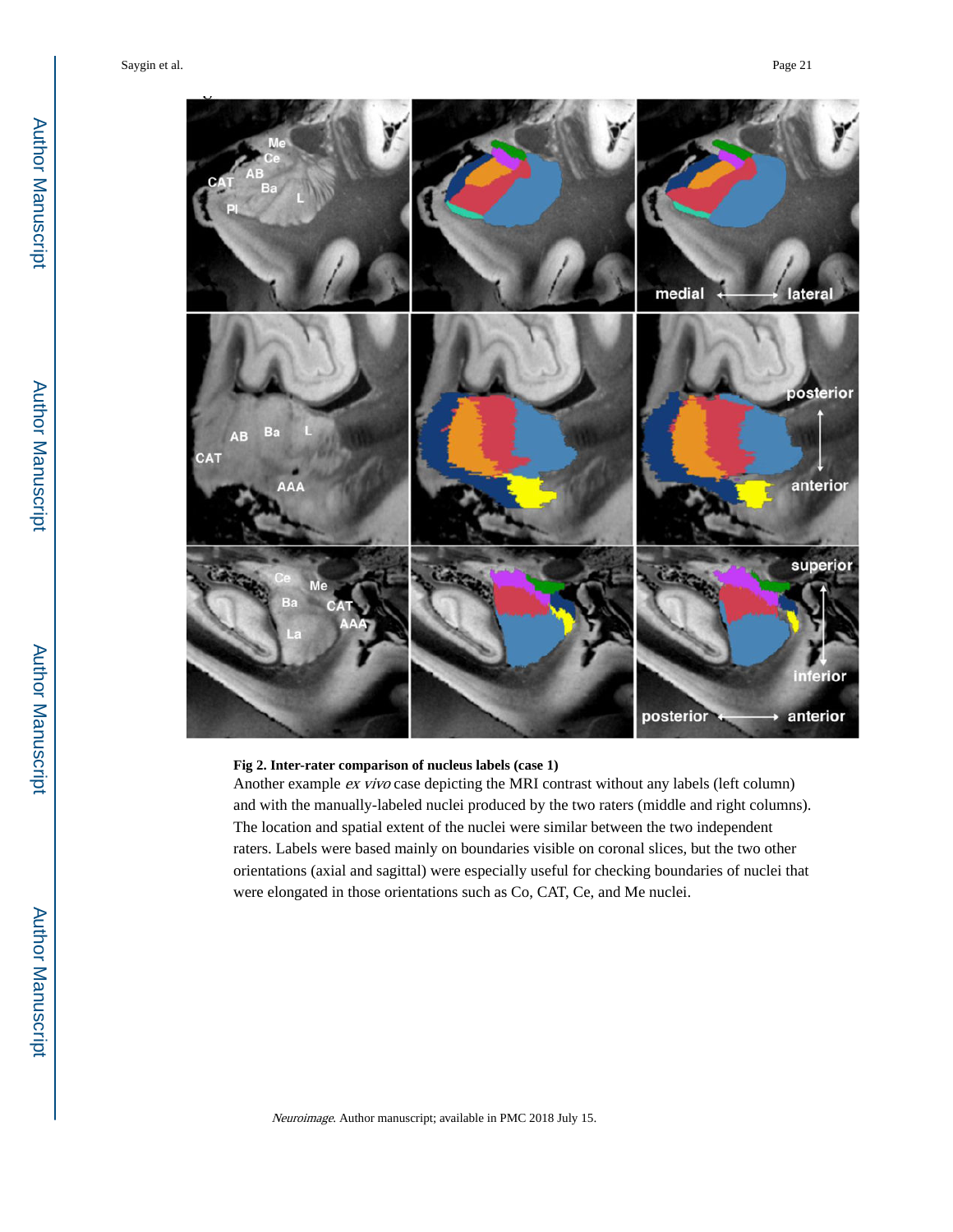

#### **Fie 3. Coronal section of probabilistic atlas, with (A) and without (B) tetrahedral mesh superimposed**

The color of each voxel is a combination of the colors of the different labels, weighted by the corresponding probabilities at each location. Different colors represent specific nuclei: green: Me, dark blue: CAT, orange: AB, red: Ba, purple: Ce off-white: Co yellow: AAA, light blue: LA, turquoise: PL.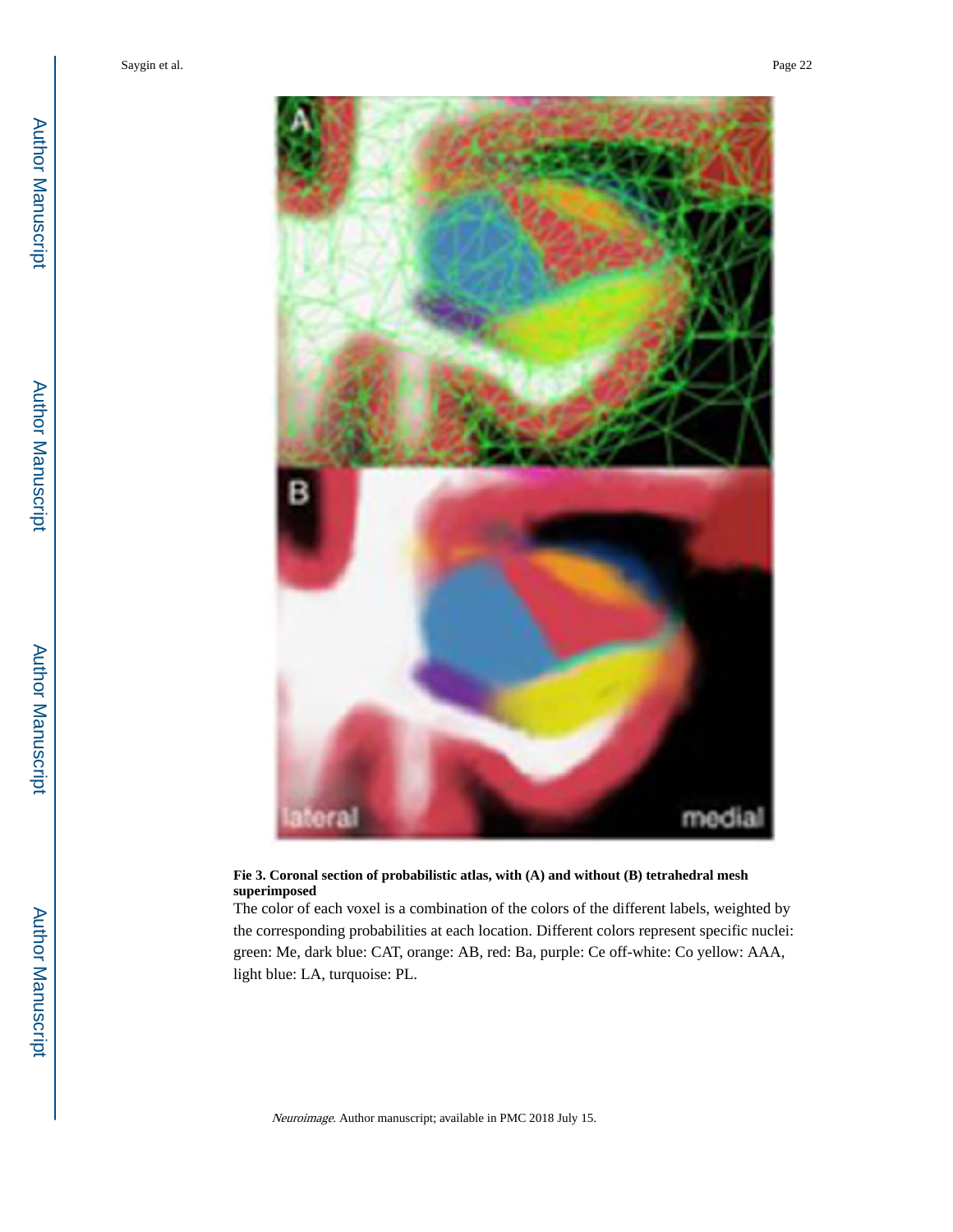

**Fig 4. 3-Dimensional rendering of manual segmentation based on MRI in one** *ex vivo* **case** (A) anterior, (B) medial-lateral, (C) posterior, (D) coronal view. Different colors represent specific nuclei: green: Me, dark blue: CAT, orange: AB, red: Ba, purple: Ce off-white: Co yellow: AAA, light blue: La, turquoise: PL. For display purposes label boundaries are smoothed  $(5)$ .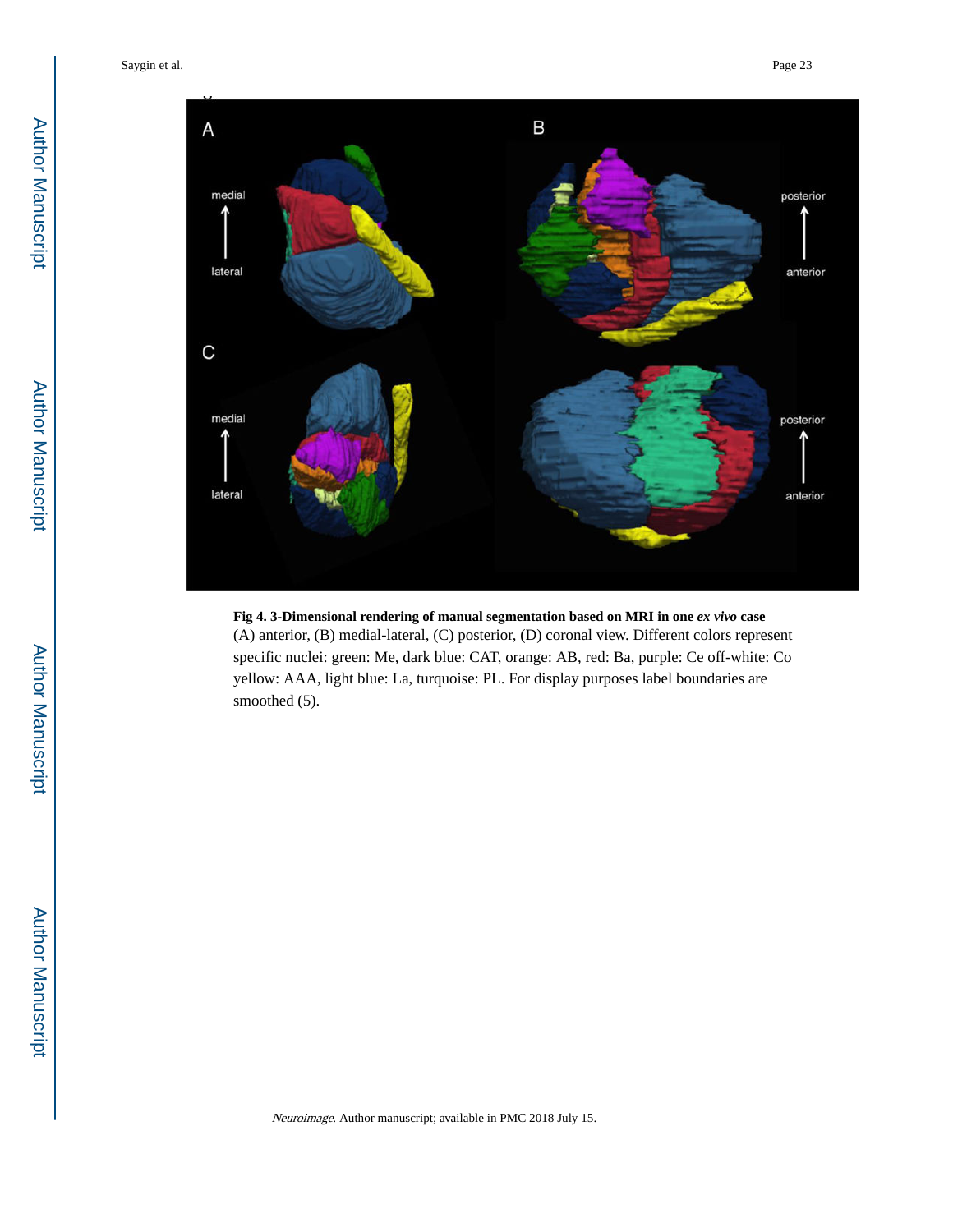Saygin et al. Page 24



#### **Fig 5.** *In vivo* **segmentations of amygdala nuclei overlaid on standard T1-weighted anatomical MR image (from ABIDE dataset)**

(A) Coronal, (B) sagittal, and (C) axial views. Panel A illustrates the MR image without any nuclei in order to visualize contrast quality. Different colors represent specific nuclei: green: Me, dark blue: CAT, orange: AB, red: Ba, purple: Ce, off-white: Co, yellow: AAA, light blue: La.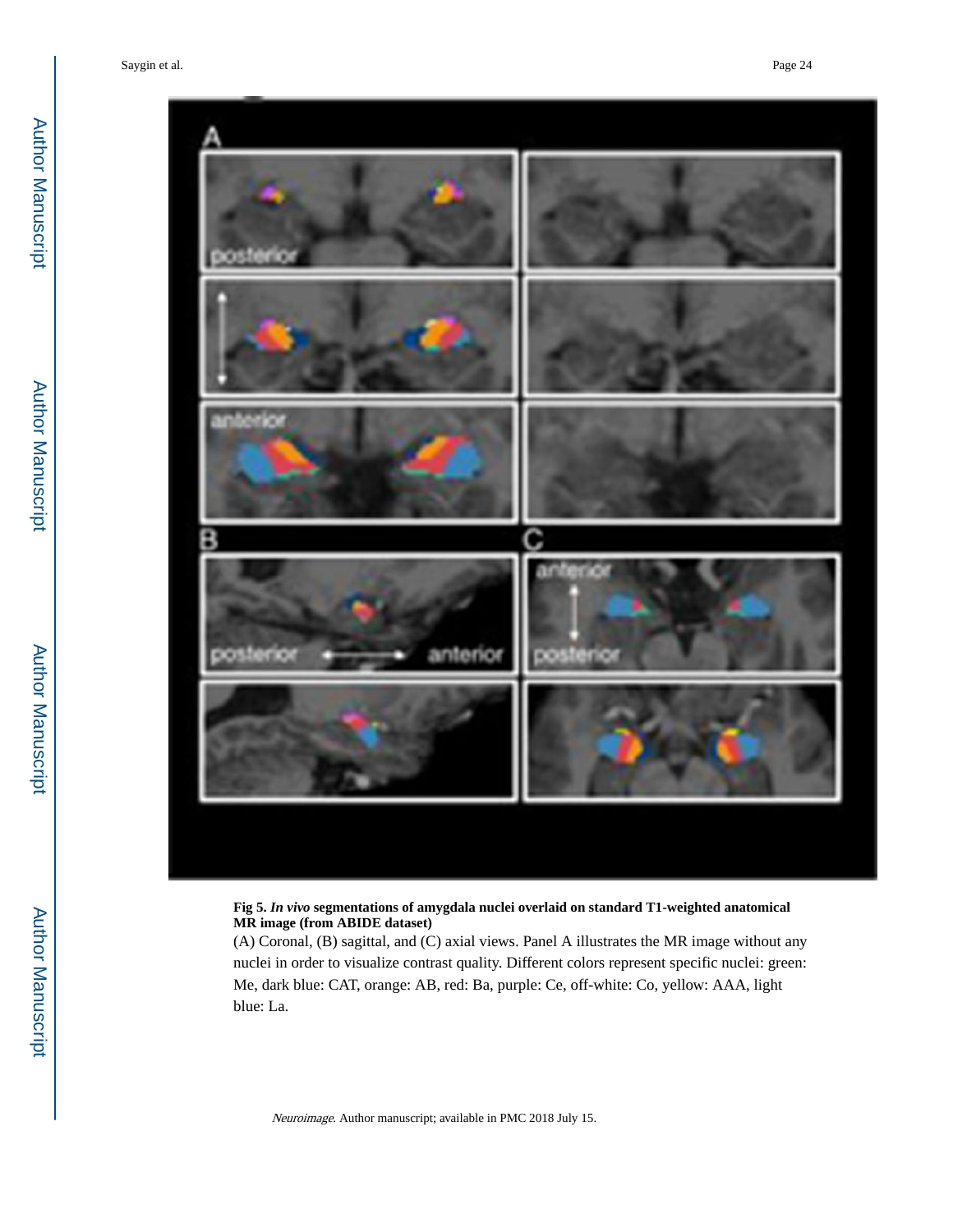# **Table 1**

Basic demographics and diagnostic information about brain samples used in this study. Abbreviations: AD, Alzheimer's disease; h, hours, m, male; f, Basic demographics and diagnostic information about brain samples used in this study. Abbreviations: AD, Alzheimer's disease; h, hours, m, male; f, female; PMI, postmortem interval; n/a, data not available female; PMI, postmortem interval; n/a, data not available

| $Case \#$          | Sex | $\mathbf{A}\mathbf{ge}$ | Laterality | <b>Isotropic Resolution (µm)</b> | <b>Clinical Diagnosis</b> | Neuropathology Diagnosis | PMI           |
|--------------------|-----|-------------------------|------------|----------------------------------|---------------------------|--------------------------|---------------|
|                    | n/a | n/a                     | left       | 150                              | control                   | control                  | $< 24h$       |
| $\mathbf{\hat{c}}$ | Ξ   | 8                       | right      | 100                              | control                   | control                  | < 24h         |
| ξ                  |     | 86                      | left       | $\overline{0}$                   | mild AD                   | mild AD                  | $\frac{8}{2}$ |
| 4                  | Ξ   | 68                      | right      | 100                              | control                   | control                  | $< 24h$       |
| n                  | Ξ   | n/a                     | left       | 120                              | control                   | control                  | < 24h         |
| ٩                  |     | 83                      | left       | 120                              | control                   | control                  | ති            |
| ŗ                  | Ξ   | 63                      | Left       | 120                              | control                   | control                  | < 24h         |
| $\infty$           | Ξ   | $\degree$               | right      | 100                              | control                   | control                  | $\frac{4}{h}$ |
| σ                  | Ξ   | 68                      | right      | $\approx$                        | control                   | control                  | 24h           |
| $\approx$          | Ε   | 58                      | right      | $\overline{100}$                 | control                   | control                  | 24h           |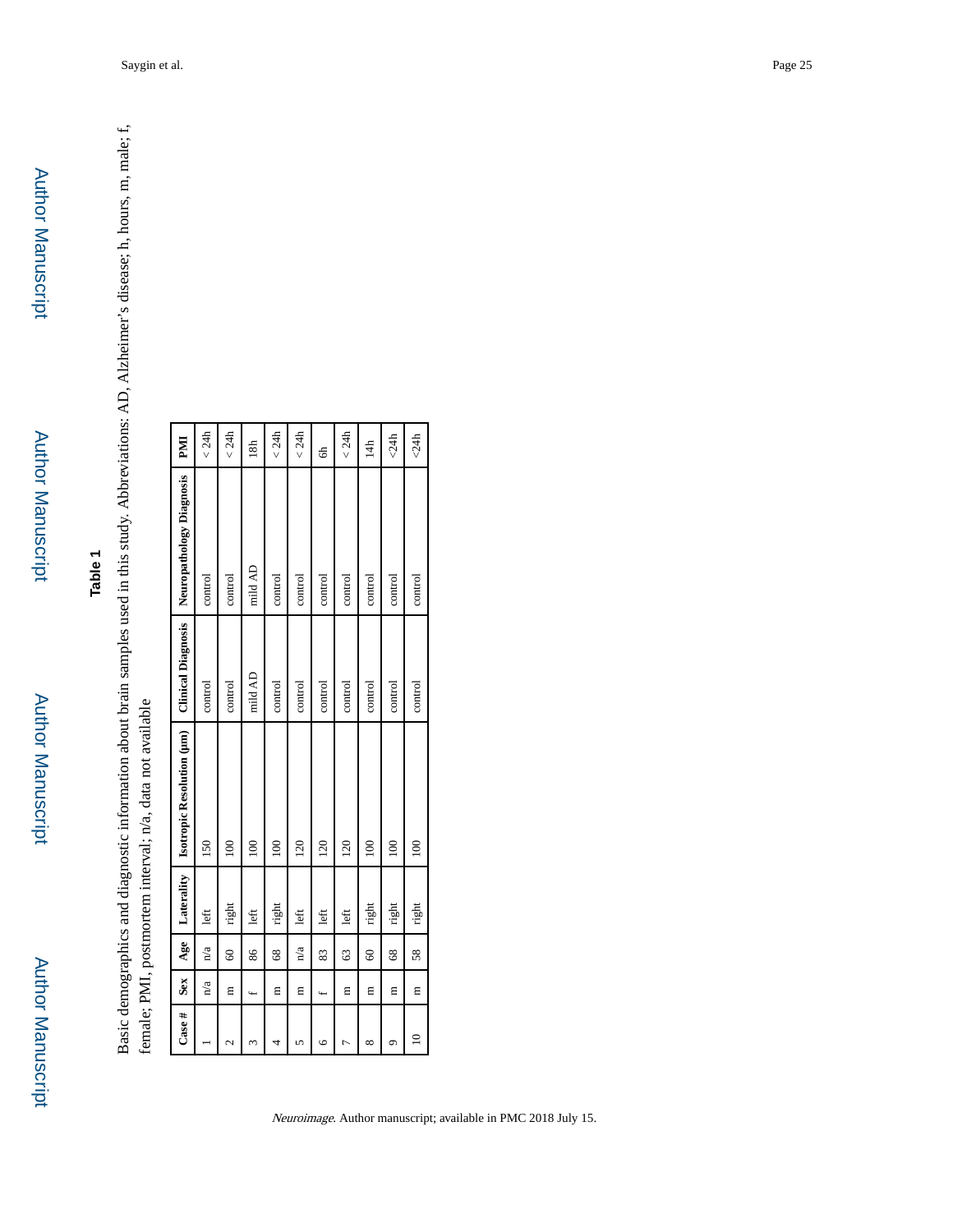# **Table 2**

Overview of anatomical boundaries and landmarks for the manual labeling protocol.

| <b>Structure</b>                   | <b>Abbreviation</b>       | <b>Definition</b>                                                                                                                                                                                                                                                                                                                                                                                                                                                                                                                                            |
|------------------------------------|---------------------------|--------------------------------------------------------------------------------------------------------------------------------------------------------------------------------------------------------------------------------------------------------------------------------------------------------------------------------------------------------------------------------------------------------------------------------------------------------------------------------------------------------------------------------------------------------------|
| Anterior Amygdala Area             | AAA<br>(yellow)           | The AAA represents the anterior end of the amygdala. AAA borders CAT anteriorly<br>and laterally and has a concave crescent shape. In its most posterior and lateral<br>position, AAA detaches from the rest of the amygdala and extends until striatal tissue<br>becomes visible. AAA appears as a bright band anteriorly, similar to striatal tissue but<br>AAA is more medial.                                                                                                                                                                            |
| Cortico-amygdaloid Transition Area | <b>CAT</b><br>(dark blue) | The CAT represents the medial border of the amygdala. Laterally CAT borders AAA,<br>AB, Ba, PL and Ce along its anterior-posterior extent. The posterior portion of CAT is<br>inferior to the medial nucleus. CAT's ventral border merges into the hippocampal-<br>amygdala transition area (HATA) posteriorly. Occasionally, the CAT showed poor<br>contrast at its anterior borders.                                                                                                                                                                       |
| <b>Lateral Nucleus</b>             | La<br>(blue)              | In the anterior portion of the amygdala, the La is typically the first nucleus to appear.<br>Scrolling anterior-posterior in the coronal plane, the La transforms from a circular<br>oval shape into a wedge or triangular shape. The La's medial border remains next to<br>the Ba along the entire amygdala. The anterior La borders AAA, rostrally and<br>laterally. The La continues laterally and dorsally until the posterior end of the<br>amygdala. La is by far the largest nucleus of the amygdala, and reveals excellent<br>contrast in all cases. |
| <b>Basal Nucleus</b>               | Ba<br>(red)               | The anterior appearance of the Ba follows its lateral neighboring nuclei (La) and<br>borders La throughout the amygdala. When viewed in coronal plane, Ba is circular<br>anteriorly, then progresses into an L-shape midway, and ends circular.                                                                                                                                                                                                                                                                                                              |
| Paralaminar Nucleus                | PL<br>(turquoise)         | The PL is a small, light band that is inferior to Ba, lateral to CAT, and ventro-medial<br>to part of the La. PL borders Ba and La and remains until the last few slices while<br>transitioning more medially towards the CAT and AB.                                                                                                                                                                                                                                                                                                                        |
| <b>Accessory Basal</b>             | AB<br>(orange)            | From anterior to posterior coronal slices, the AB emerges medially from/within the<br>Ba in a circle that transforms into an oval shape. Dorsally, it forms an obtuse angle<br>with Ba. Medially, the AB borders CAT, while its dorsal portion borders Ce in most of<br>our cases.                                                                                                                                                                                                                                                                           |
| Medial                             | Me<br>(green)             | The Me emerges near the optical tract and can be visible along most of the anterior-<br>posterior extent of the amygdala. The Me covers most of the lateral-dorsal boundary<br>of CAT. This nucleus is the most variable in shape, being either elongated and slim or<br>more circular in coronal view. The axial view is useful in verifying the borders of this<br>nucleus.                                                                                                                                                                                |
| Central                            | Ce<br>(purple)            | The Ce appears circular and dorsal to AB and is between CAT medially and Ba<br>laterally. For about half the cases, the Ce remains a circular shape, and for the other<br>half of the cases, it becomes progressively more oval. The Ce appears brighter than its<br>surrounding tissue. The axial view is useful in verifying the borders of this nucleus.                                                                                                                                                                                                  |
| Cortical                           | Co<br>(off white)         | The Co emerges as a small circular nucleus, dorsally to CAT. The AB borders Co<br>laterally. Overall, the Co was the smallest nucleus in size and contains the fewest<br>number of slices labeled in our atlas.                                                                                                                                                                                                                                                                                                                                              |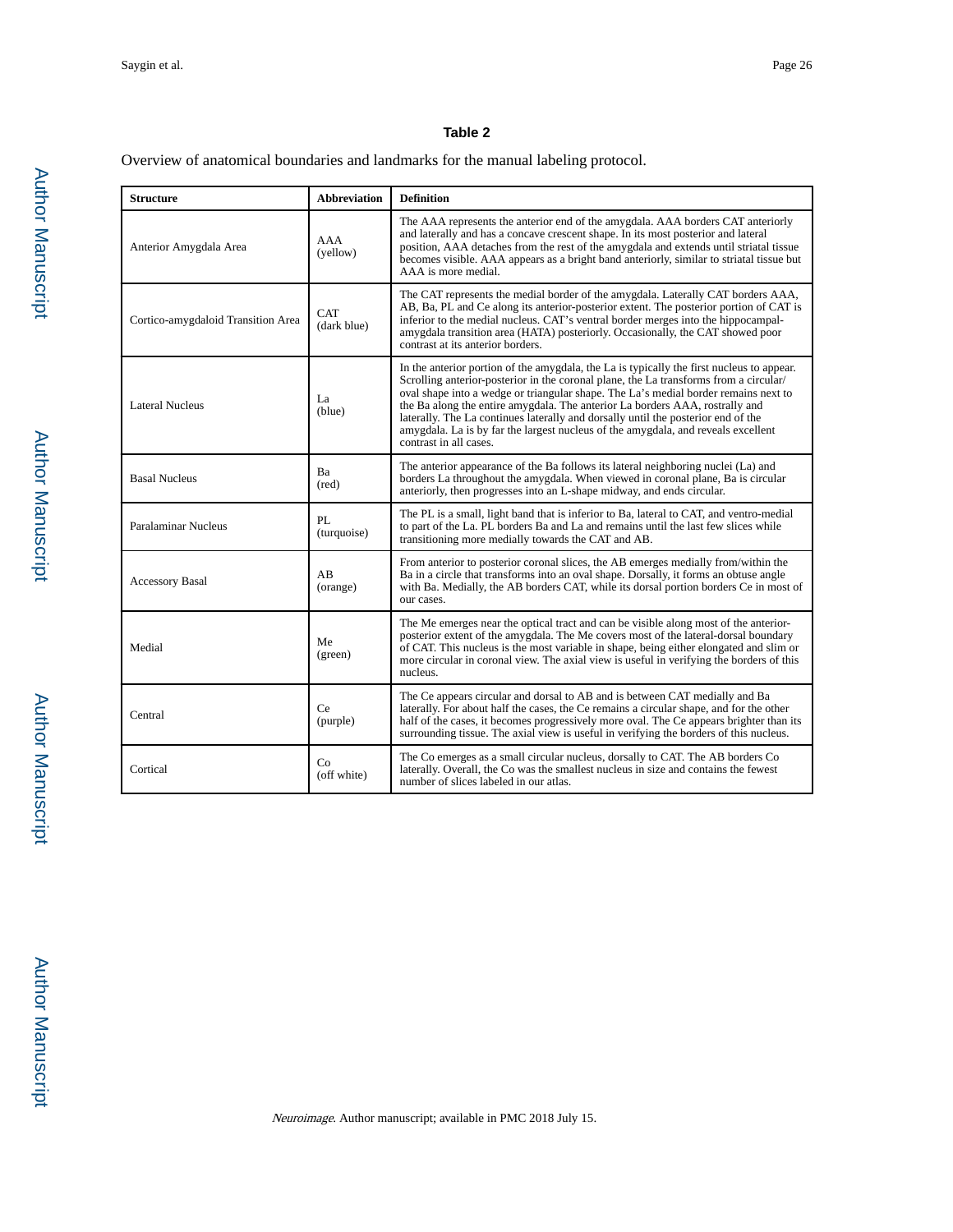L

# **Table 3**

Mean volume of ex vivo nuclei across all cases used to create the atlas (mean  $mm^3 + /$  se)

| $453.5 + 31.4$ |
|----------------|
| $300.9 + 19.2$ |
| $32.5 \pm 7$   |
| $21.8 + 5.6$   |
| $164 + 3$      |
| $171.6 + 16.9$ |
| $1748 + 173$   |
| $39.8 + 7.9$   |
| $31.9 + 6.4$   |
|                |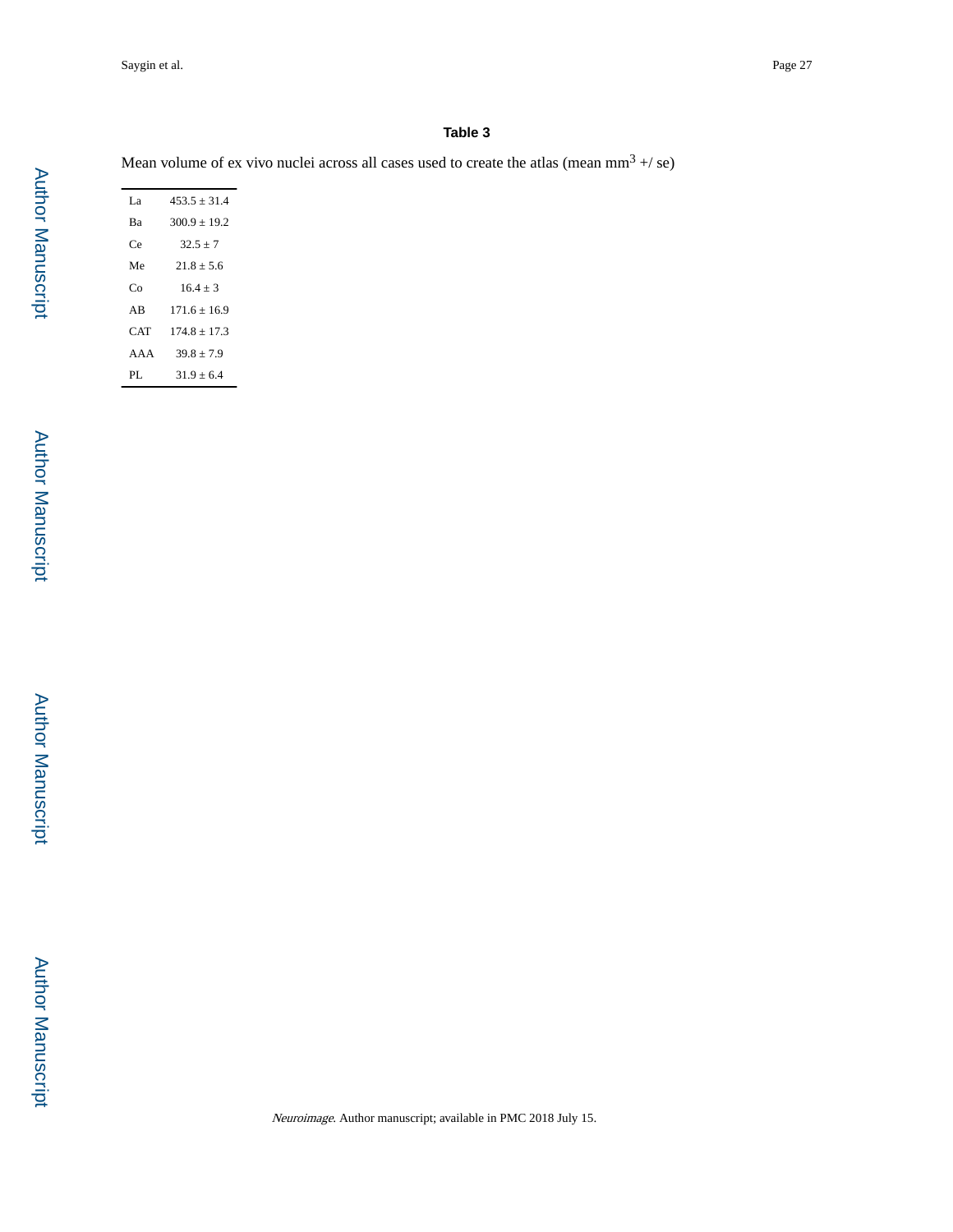## **Table 4**

Accuracy and area under the curve results for discriminating AD vs. controls in ADNI dataset.

| Volumes used as input                                                                                  | <b>Accuracy at elbow</b> | <b>AUC</b> | p-value AD vs.<br>controls |
|--------------------------------------------------------------------------------------------------------|--------------------------|------------|----------------------------|
| Volume of whole amygdala from main FreeSurfer stream ("aseg", v5.1)                                    | 74.94%                   | 0.844      | $5.68\times10^{-31}$       |
| Volume of whole amygdala, (adding together the volumes of all nuclei, estimated<br>with the new atlas) | 81.46%                   | 0.898      | $7.65\times10^{-41}$       |
| Volumes of all 9 amygdala nuclei estimated with the new atlas, used simultaneously<br>with LDA         | 84.07%                   | 0.915      | $2.80\times10^{-44}$       |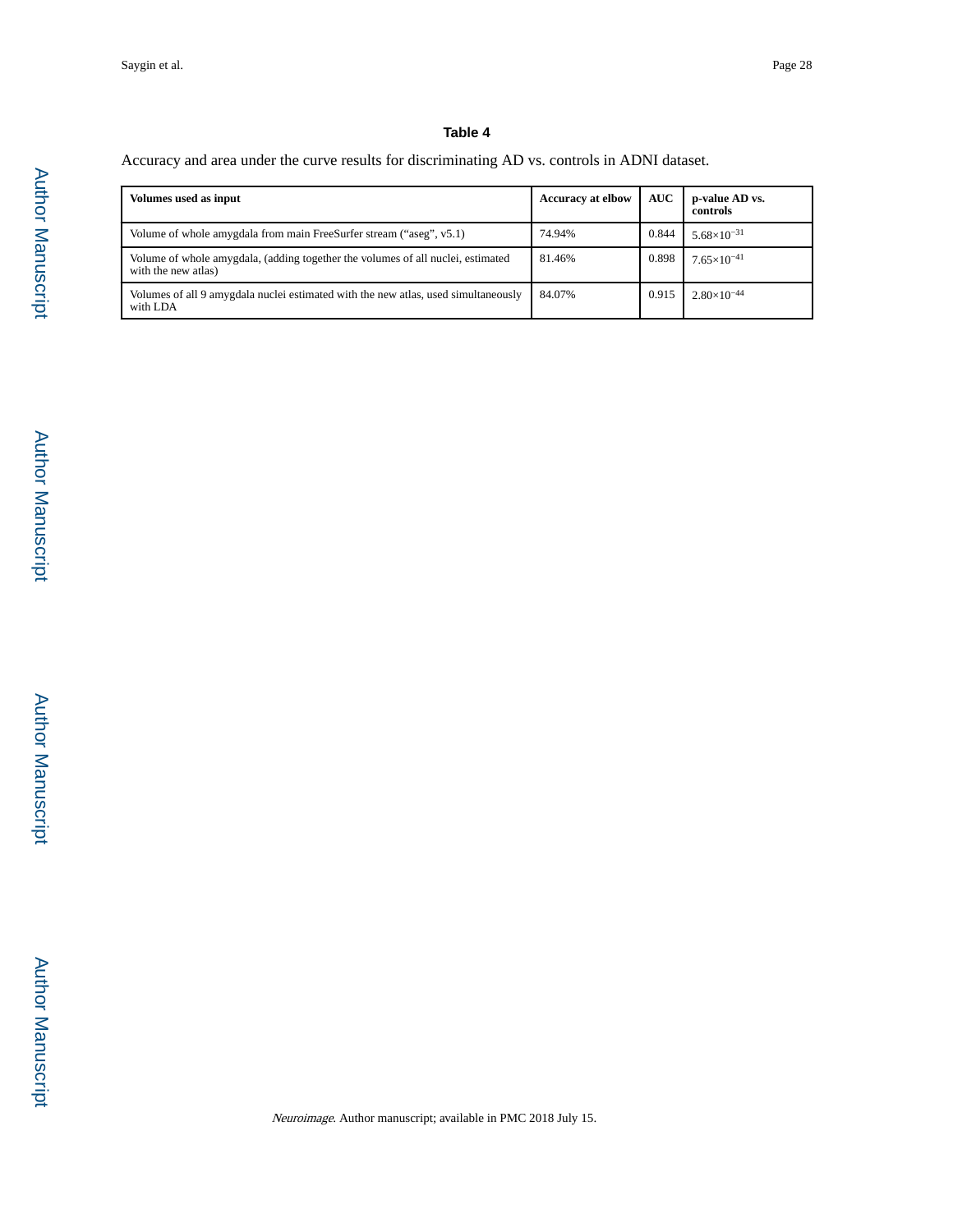# **Table 5**

Accuracy and area under the curve for discriminating ASD vs. controls in ABIDE dataset.

| Volumes used as input                                                                                  | <b>Accuracy at elbow</b> | <b>AUC</b> | p-value ASD vs.<br>controls |
|--------------------------------------------------------------------------------------------------------|--------------------------|------------|-----------------------------|
| Volume of whole amygdala from main FreeSurfer stream ("aseg", v5.1)                                    | 54.05%                   | 0.4494     | 0.1605                      |
| Volume of whole amygdala, (adding together the volumes of all nuclei, estimated<br>with the new atlas) | 55.21%                   | 0.4367     | 0.0544                      |
| Volumes of all 9 amygdala nuclei estimated with the new atlas, used simultaneously<br>with LDA         | 59.46%                   | 0.5902     | 0.012                       |